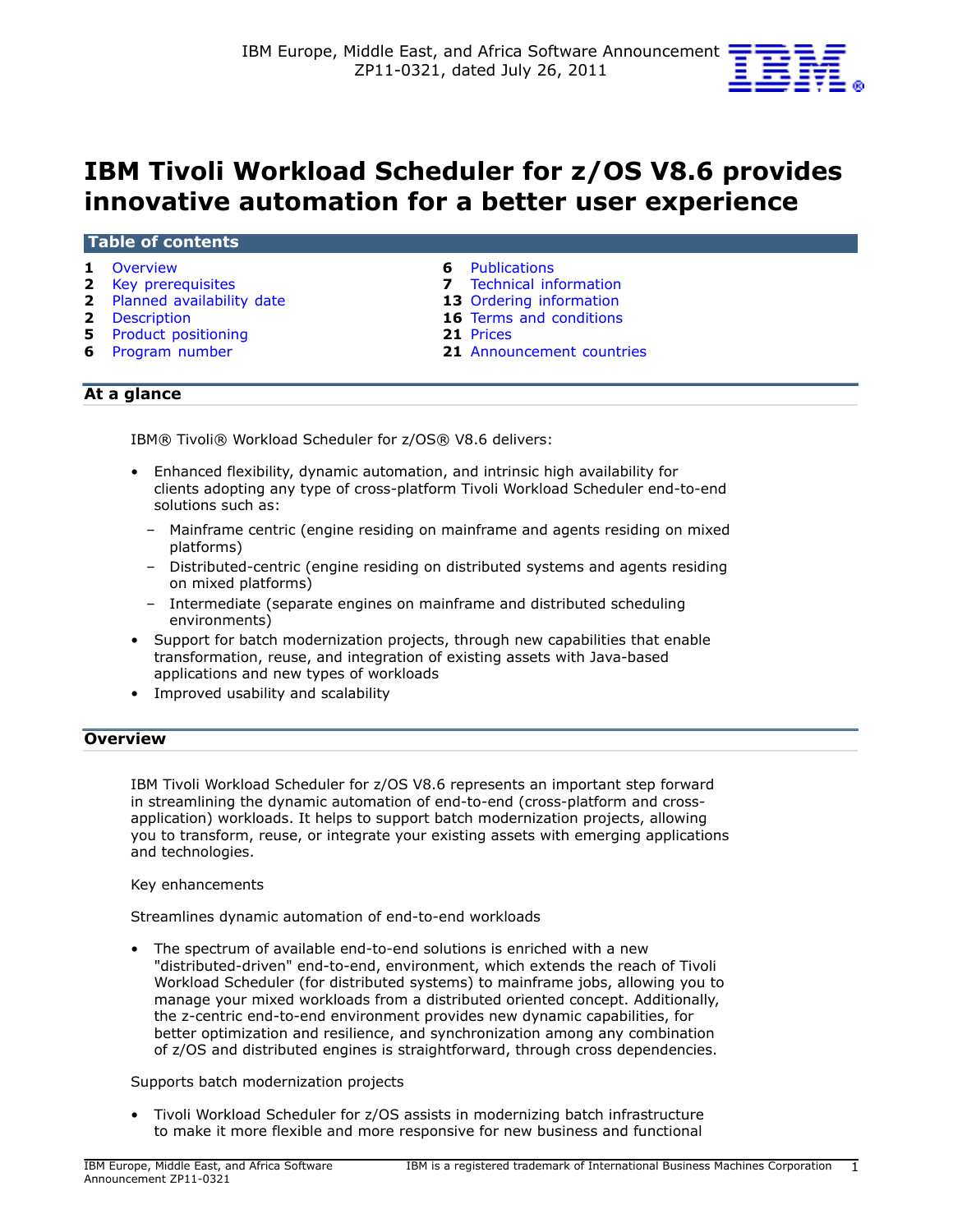requirements. Tivoli Workload Scheduler for z/OS takes advantage of workload automation services such as Java $\mathbb{M}$  API and Web Services, to support transformation and reuse of traditional assets through modern technologies. Most importantly, it helps integrate automation of traditional workloads and applications with emerging types of jobs in a z-centric end-to-end environment, through an extensible plug-in framework. Additionally, the integration of the zcentric end-to-end configuration is certified to run on IBM zEnteprise, simplifying the effort of managing workloads running on hybrid resources through a workload automation functional consistency, and reinforcing the value of the zEnterprise $^{\text{\tiny{\textsf{TM}}}}$ .

Provides a better user experience

• Tivoli Workload Scheduler for z/OS provides enhanced usability and scalability. In particular, the ISPF Dialog panels are restyled to aggregate all related information in scrollable panels, improving speed of use. Various enhancements are implemented for further improvement of scalability. Batch generation of Tivoli Workload Scheduler for z/OS reports are provided through the Tivoli Dynamic Workload Console to asynchronously launch reports and schedule them. Note that the Job Scheduling Console user interface component, previously shipped with Tivoli Workload Scheduler for z/OS, is no longer available in V8.6 and has been replaced with the Tivoli Dynamic Workload Console component.

# <span id="page-1-0"></span>Key prerequisites

Refer to the [Software requirements](#page-6-1) and [Hardware requirements](#page-6-2) sections.

# <span id="page-1-1"></span>Planned availability date

July 29, 2011

Refer to the complete letter for national language availability.

# <span id="page-1-2"></span>**Description**

IBM Tivoli Workload Scheduler for z/OS V8.6 is the premier enterprise workload automation product for System z® and end-to-end environments. It automates the planning, processing, and analysis of batch and event-based enterprise production workloads. This helps improve IT operation efficiency and reduce manual labor by maximizing throughput of work across the enterprise.

Tivoli Workload Scheduler for z/OS is part of an integrated suite of scheduling products that enables systematic enterprise-wide workload processing for both batch and event-based (real-time) workloads across applications and platforms.

In an end-to-end solution, the distributed portion of the network can span over a multilevel topology of fault-tolerant agents (agents capable to continue scheduling even in the absence of the link to the Tivoli Workload Scheduler for z/OS server).

#### Key enhancements

# Consolidation of the product role as the backbone for enterprise scheduling

• IBM Tivoli Workload Scheduler distributed Agent for z/OS is designed to extend the reach of Tivoli Workload Scheduler (for distributed systems) automation to mainframe jobs, and reuse workload automation processes and procedures already in place to manage mixed workloads. When connected to the dynamic workload broker component of Tivoli Workload Scheduler, the agent produces a new end-to-end environment, called d-centric end-to-end, which enables the integration of mainframe, distributed, and external application workloads, and automation from within a Tivoli Workload Scheduler concept.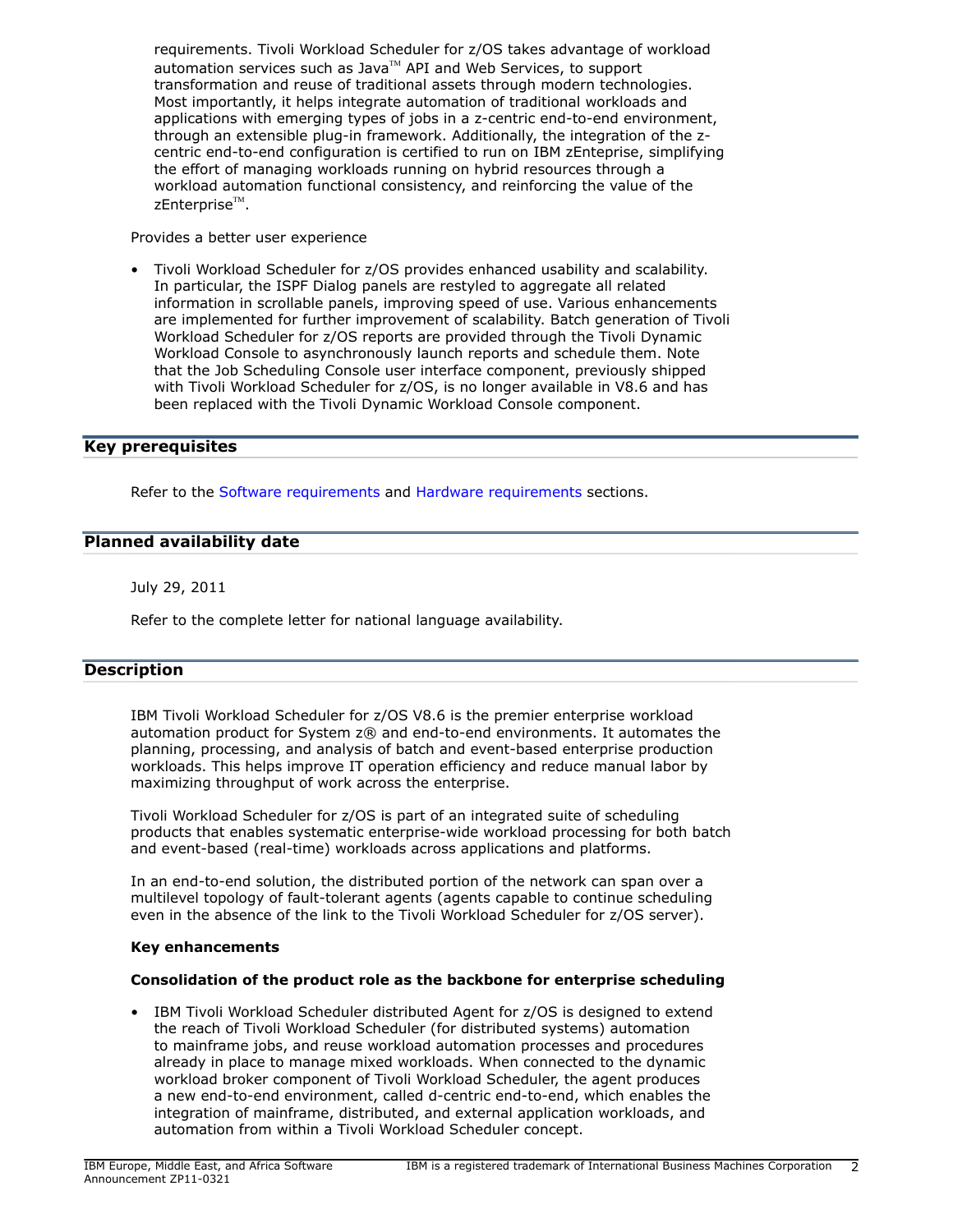In order to deploy the d-centric end-to-end environment, the following products must be integrated:

- IBM Tivoli Workload Scheduler distributed Agent for z/OS (program number 5698-AA3).
- IBM Tivoli Workload Scheduler (program number 5698-WSH). Refer to the [Reference information](#page-4-1) section for more information.
- Optional IBM Tivoli Workload Scheduler agents (program number 5698- WSH) and components. Components are available on ShopzSeries. Refer to the Ordering z/OS through the Internet section for more information on ShopzSeries.
- A new dynamic domain manager component is designed to bring both optimization and resiliency to the execution of workloads in a z-centric end-toend environment. Z-centric end-to-end with dynamic scheduling capabilities provides automatic execution of workloads to best available machines, according to resource requirements and user policies. By implementing resource-based scheduling, the dynamic z-centric solution implements a high-availability mechanism, where workloads follow resource movements and are not affected by planned or unplanned resource outages.

In order to deploy the z-centric end-to-end environment with dynamic capabilities, the following products must be integrated:

- IBM Tivoli Workload Scheduler for z/OS (program number 5698-A17).
- IBM Tivoli Workload Scheduler Agent for z/OS (part number D0C4SLL within PID 5698-WSH).
- IBM Tivoli Workload Scheduler (program Number 5698-WSH). Refer to the [Reference information](#page-4-1) section for more information.
- Optional components. Refer to components available on ShopzSeries.
- New cross dependencies are provided to synchronize the workload execution of two Tivoli Workload Scheduler scheduling environments. The cross dependencies capability helps define and monitor workflows spanning multiple engines, providing further flexibility in mapping business scenarios. It can greatly benefit those who have chosen - for business or organizational reasons - to manage mainframe and distributed workloads through separate engines, or who have installed multiple instances of the same engine.

Cross-dependencies are for clients who run a combination of the following two components:

- IBM Tivoli Workload Scheduler for z/OS (program number 5698-A17) or IBM Tivoli Workload Scheduler (program Number 5698-WSH). Refer to the [Reference information](#page-4-1) section for more information on Tivol Workload Scheduler (distributed).
- Optional IBM Tivoli Workload Scheduler agents (program number 5698-WSH) and components. Refer to components available on ShopzSeries.
- A multiple engine monitoring view provides aggregated monitoring queries about jobs running on distributed and z/OS engines, in a single Tivoli Dynamic Workload Console view. This monitoring view can greatly benefit those who have chosen - for business or organizational reasons - to manage mainframe and distributed workloads through separate engines, or who have installed multiple instances of the same engine. Note that the Job Scheduling Console user interface component, previously shipped with Tivoli Workload Scheduler for z/ OS, is no longer available in V8.6 and has been replaced with the Tivoli Dynamic Workload Console component.

In order to implement a multiple engines monitoring view, the following components must be integrated:

- IBM Tivoli Workload Scheduler for z/OS (program number 5698-A17) or IBM Tivoli Workload Scheduler (program Number 5698-WSH). Refer to the [Reference information](#page-4-1) section for more information on Tivoli Workload. Scheduler (distributed).
- Tivoli Dynamic Workload Console. Refer to components available on ShopzSeries.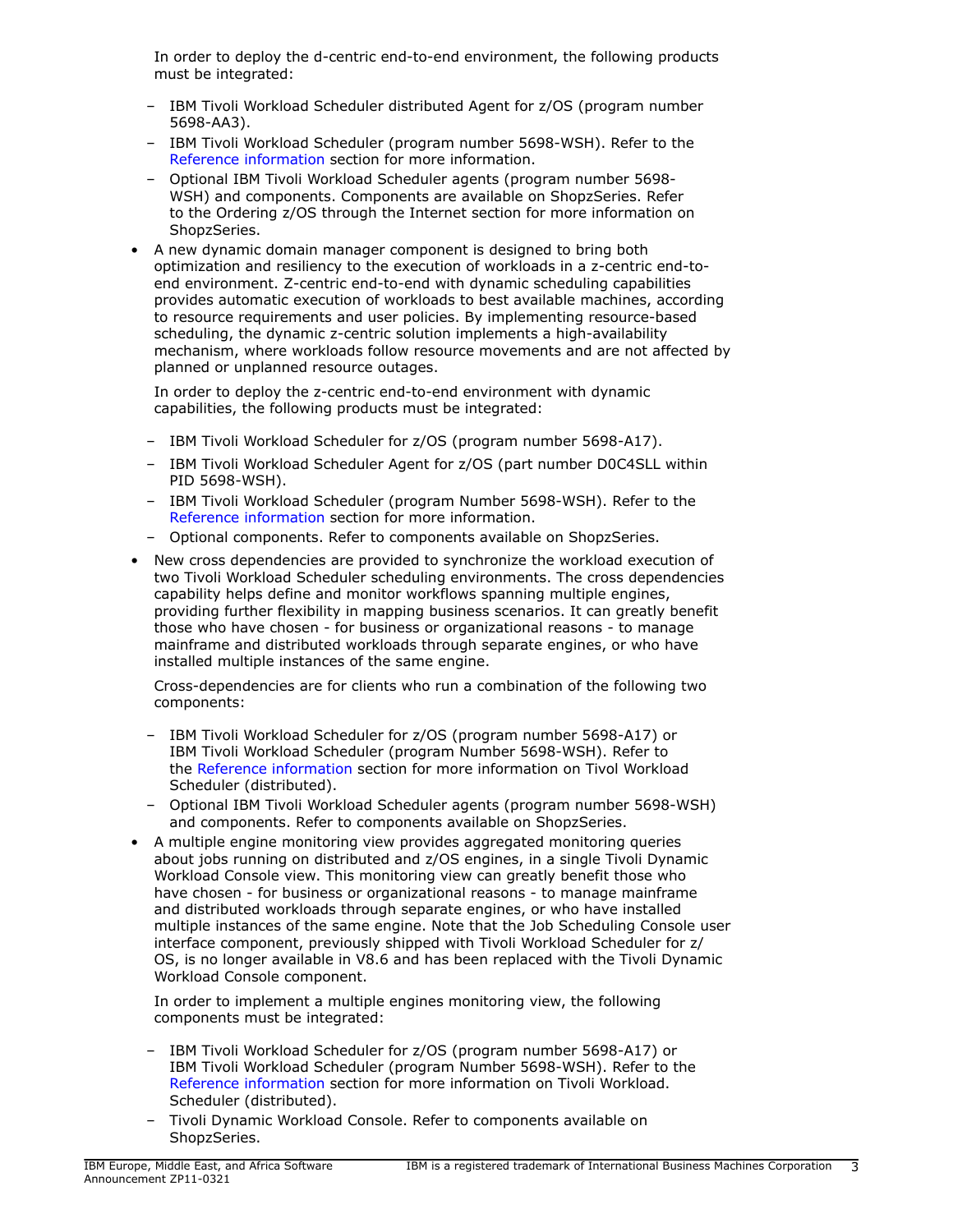– z/OS connector, if the Tivoli Dynamic Workload Console is connected to IBM Tivoli Workload Scheduler for z/OS. Refer to components available on ShopzSeries.

# Evolution in support of batch modernization projects

- Exposing the Tivoli Workload Scheduler for z/OS scheduling services through the Java API, using the z/OS Connector support of System z, enables the transformation of traditional Tivoli Workload Scheduler for z/OS programming interfaces to a Java API, consequently offloading MIPS to zAAP, which helps provide cost reduction.
- Exposing basic Tivoli Workload Scheduler for z/OS scheduling services, such as Web Services, provides a new web service for job submission that prompts for variable substitution. This is optionally preceeded by jobstreams and dependencies modifications for "Batch as a Service" model implementation.
- Flexible workload automation in a z-centric end-to-end configuration, through an extensible plug-ins framework, is designed to make it easier for you and your Business Partners developing application plugins using a workbench, and to add new types of applications to the workload automation. When deployed, the new application plugins will make the product able to manage the new types of applications in the same fashion as the native job types.
- Z-centric end-to-end configuration has been certified to run on zEnteprise. This integration reinforces the value of the zEnterprise by simplifying the effort of managing workloads running hybrid resources through a functional consistency from a single point of control.

# Extremely improved user experience

- Improved speed of use of Tivoli Workload Scheduler for z/OS operations is provided through enhanced and restyled ISPF Dialog panels. All the information on current plan operations and application definitions are now in single scrollable panels, eliminating the need to navigate across the panels to find the right information or to issue the desired commands. New panels also provide colorcoded information for operation and application status.
- Automatic retrieval of joblogs for "ended in error" jobs is provided when running Tivoli Workload Scheduler for z/OS restart and cleanup function. This enhancement helps prevent the risk of a failure in case of manual cleanup of datastore datasets that you may need to perform to reduce the disk space dedicated to the joblogs of all submitted jobs.
- Improved scalability through Extended VSAM support for Tivoli Workload Scheduler for z/OS JS VSAM file. The JS file stores JCL for each job that has been submitted through Tivoli Workload Scheduler for z/OS, therefore, in large shops it can reach the 4 gigabyte limit of the VSAM files, forcing the user to perform cleanup actions. The support of Extended VSAM has removed this limitation.
- Batch generation of Tivoli Workload Scheduler for z/OS reports is available through the Tivoli Dynamic Workload Console to asynchronously launch reports and schedule them.
- You can export Tivoli Dynamic Workload Console configuration settings in XML definitions for easy import into other scheduling environments.

# Accessibility by people with disabilities

A U.S. Section 508 Voluntary Product Accessibility Template (VPAT) containing details on accessibility compliance can be requested at

# [http://www.ibm.com/able/product\\_accessibility/index.html](http://www.ibm.com/able/product_accessibility/index.html)

# Value Unit-based pricing

Value Unit pricing for eligible IBM System z IBM International Program License Agreement (IPLA) programs enables a lower cost of incremental growth and enterprise aggregation. Each System z IPLA product with Value Unit pricing has a single price per Value Unit and a conversion matrix, called Value Unit Exhibit, for converting from some designated measurement to Value Units. Most commonly,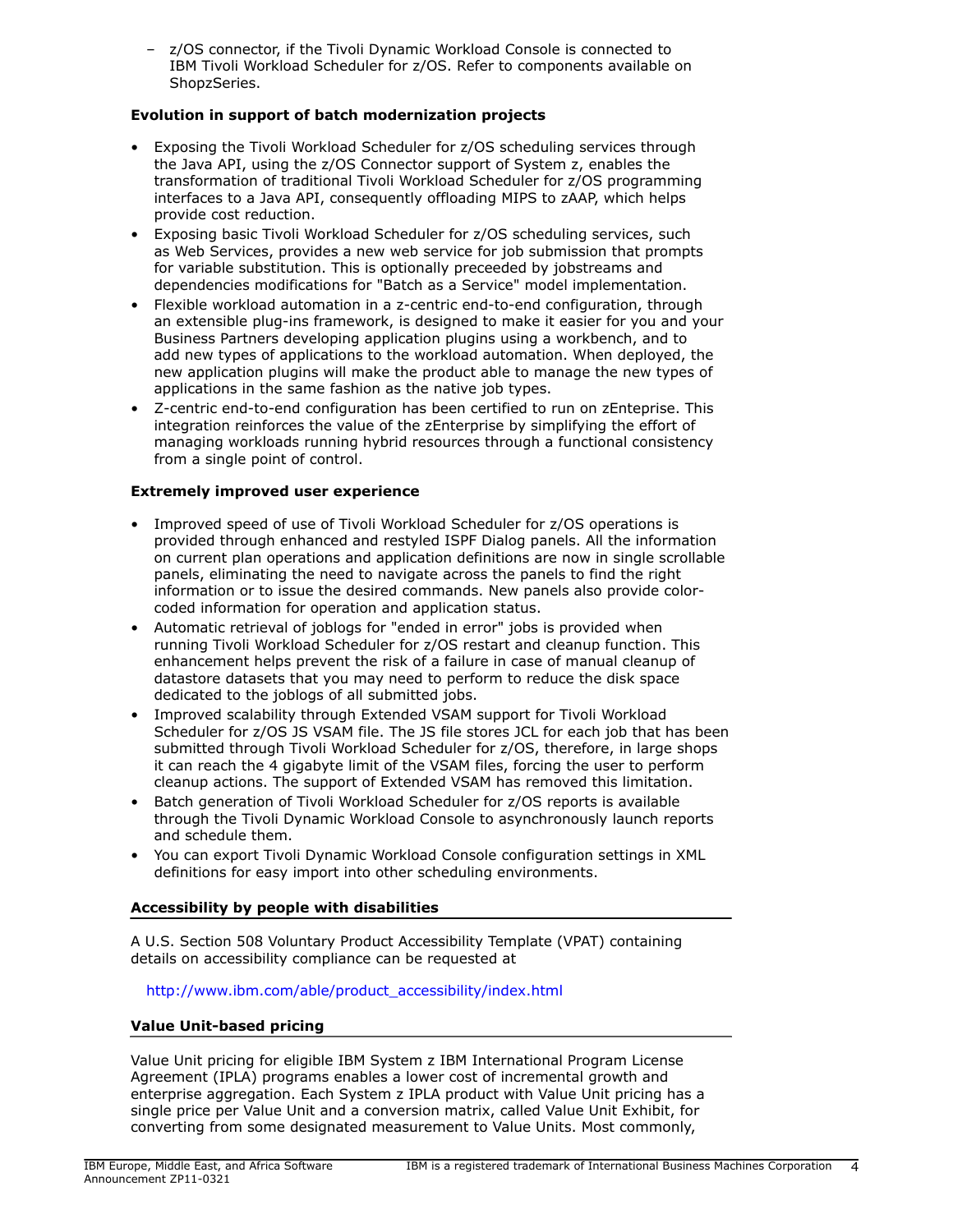Millions of Service Units (MSUs) is the measurement designated by IBM to be converted to Value Units. Some other measurements are engines or messages. Since MSUs are the most common measurement, that measurement will be used for the remainder of this description.

Value Unit pricing offers price benefits for you. For each System z IPLA program with Value Unit pricing, the quantity of that program needed to satisfy applicable IBM terms and conditions is referred to as the required license capacity. Each of the various Value Unit Exhibits stipulate that the larger your required license capacity, the fewer Value Units per MSU you will need. Value Unit Exhibits are uniquely identified by a three digit code and referred to using the nomenclature VUExxx, where xxx is the three digit code.

Subsequent acquisitions of Value Unit priced programs offer additional price benefits. The quantity of each System z IPLA program that you have acquired is referred to as entitled license capacity. If you wish to grow your entitled license capacity for a System z IPLA program, the calculation to determine additional needed Value Units is based upon the number of Value Units already acquired.

For each System z IPLA program with Value Unit pricing, you should:

- Determine the required license capacity, in MSUs
- Aggregate the MSUs across the enterprise
- Convert the total MSUs to Value Units, using the applicable Value Unit Exhibit
- Multiply the price per Value Unit by the total number of Value Units to determine the total cost

To simplify conversion from the designated measurement to Value Units or viceversa, use the Value Unit Converter Tool. For additional information or to obtain a copy of the Value Unit Converter Tool, visit the Value Unit Converter Tool website

### <http://ibm.com/zseries/swprice/vuctool>

Note that Value Units of a given product cannot be exchanged, interchanged, or aggregated with Value Units of another product.

To determine the required license capacity for the System z IPLA program you selected, refer to the [Terms and conditions](#page-15-0) section.

# <span id="page-4-0"></span>Product positioning

IBM Tivoli Workload Scheduler for z/OS V8.6 is a modern enterprise scheduler with the needed flexibility designed to help you adapt to your most demanding process complexity and scalability needs. With the possibility to host the complete stack on a single machine, it can be an entry-level product that offers the novice user a path to progressively learn and benefit from the product.

# <span id="page-4-1"></span>Reference information

Refer to Software Announcement [ZP11-0324](http://www.ibm.com/common/ssi/cgi-bin/ssialias?infotype=an&subtype=ca&appname=gpateam&supplier=877&letternum=ENUSZP11-0324), dated July 26, 2011.

# Availability of national languages

IBM Tivoli Workload Scheduler for z/OS V8.6 is enabled to support all language environments and is translated into the following languages on the date shown below: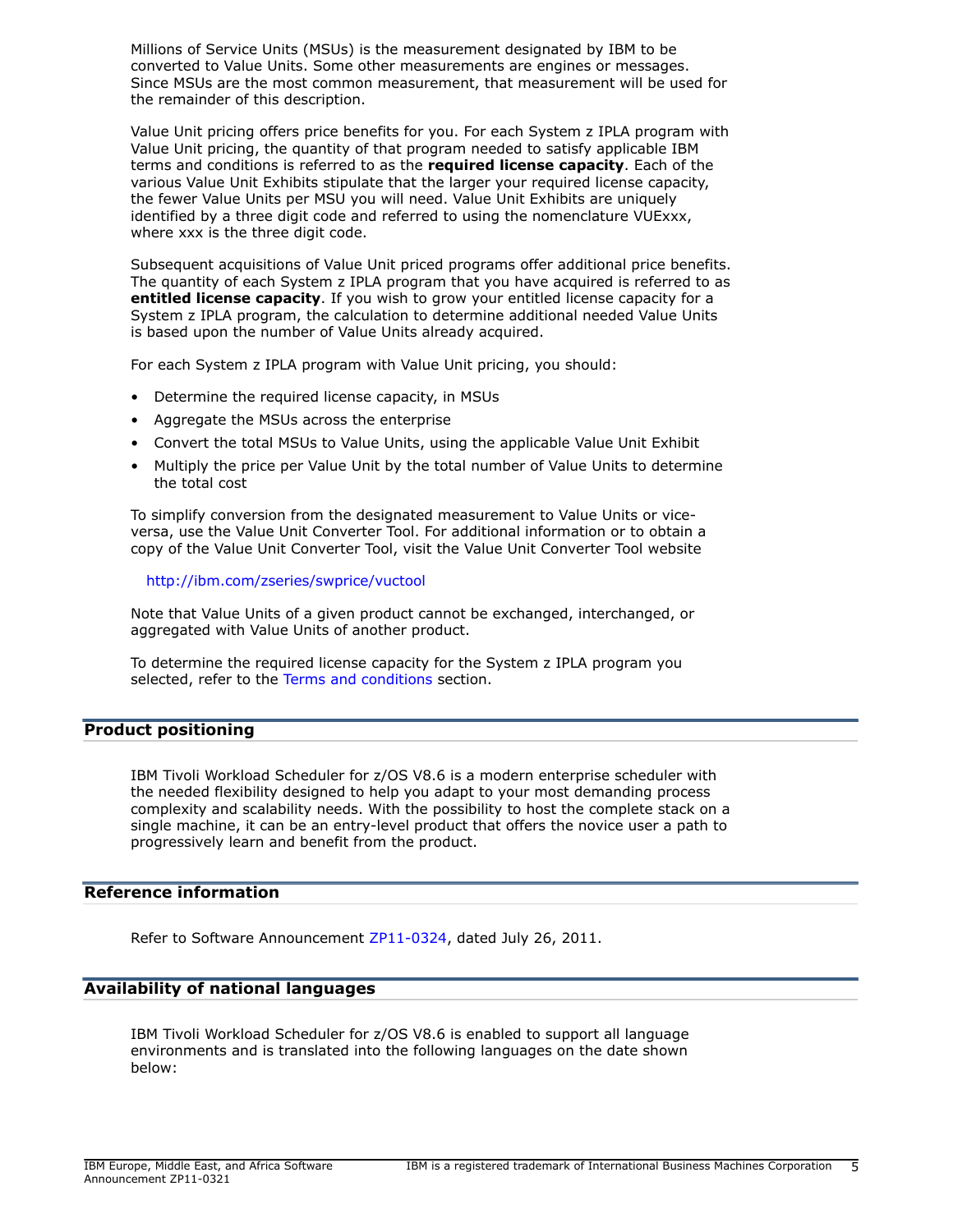| English | July 29, 2011 |  |
|---------|---------------|--|
| German  | July 29, 2011 |  |
| Spanish | July 29, 2011 |  |

### <span id="page-5-1"></span>Program number

| Program  |     | Program                                   |
|----------|-----|-------------------------------------------|
| number   | VRM | name                                      |
| 5698-A17 | 8.6 | IBM Tivoli Workload Scheduler for z/OS    |
| 5698-AA3 | 8.6 | IBM Tivoli Workload Scheduler distributed |
|          |     | Agent for $z/0S$                          |

#### Product identification number

| Program PID Number | Subscription and<br>Support PID Number |
|--------------------|----------------------------------------|
| 5698-A17           | 5698-S51                               |
| $5698 - AA3$       | 5698-R44                               |

### Education support

Comprehensive education for IBM Tivoli products is offered through Worldwide Tivoli Education Delivery Services. A wide range of training options are available, including classes led by instructors, learning on demand, on-site training, and blended learning solutions.

For additional information, visit

<http://www-306.ibm.com/software/tivoli/education/>

### Offering Information

Product information is available via the Offering Information website

<http://www.ibm.com/common/ssi>

# <span id="page-5-0"></span>**Publications**

No publications are shipped with this product.

The IBM Publications Center

#### <http://www.ibm.com/shop/publications/order>

The Publications Center is a worldwide central repository for IBM product publications and marketing material with a catalog of 70,000 items. Extensive search facilities are provided. Payment options for orders are via credit card (in the U.S.) or customer number for 20 countries. A large number of publications are available online in various file formats, and they can all be downloaded by all countries, free of charge.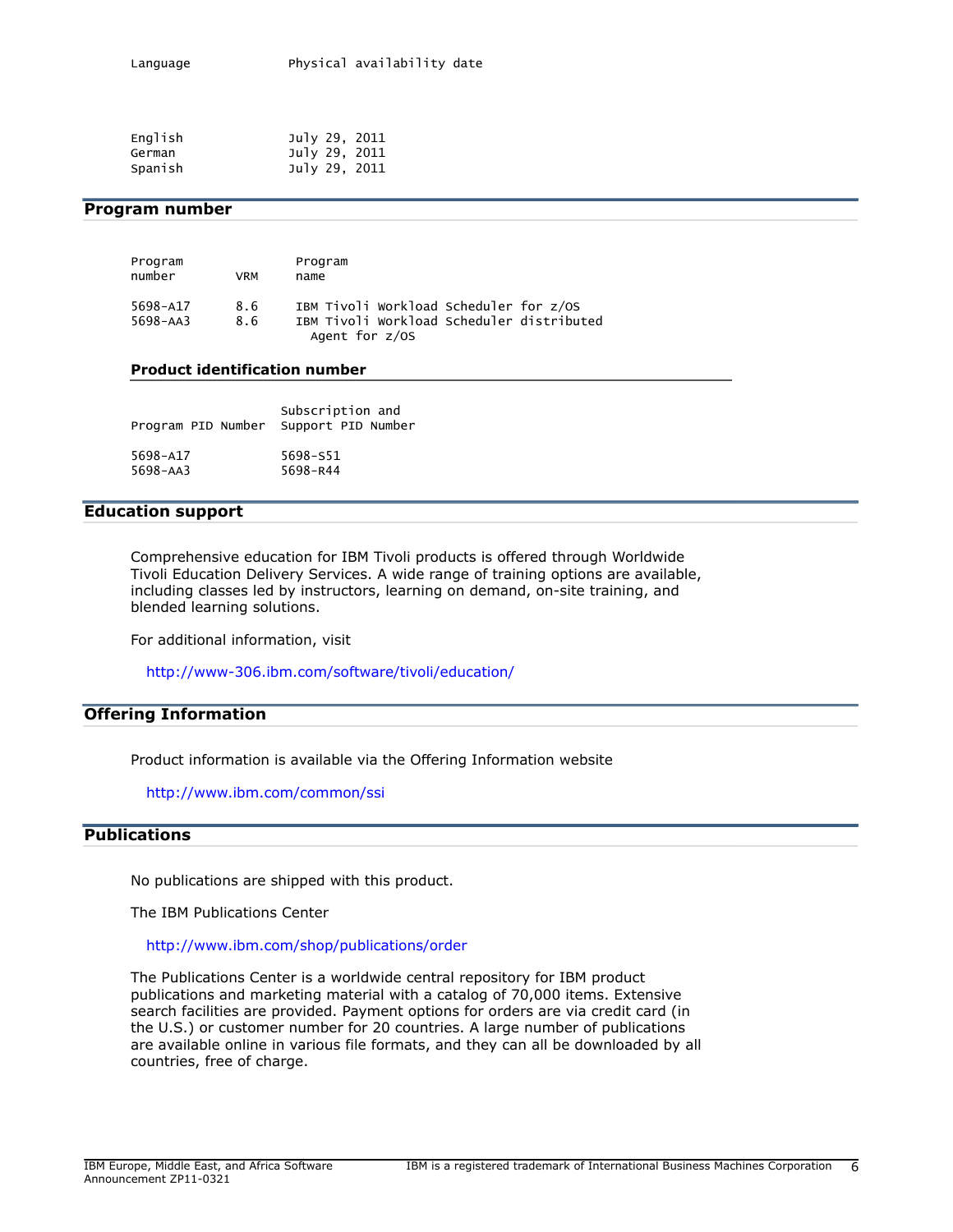# <span id="page-6-0"></span>Specified operating environment

#### <span id="page-6-2"></span>*Hardware requirements*

Tivoli Workload Scheduler for z/OS V8.6 and its components run on the hardware platforms that support the operating systems listed in the Software requirements section.

### <span id="page-6-1"></span>*Software requirements*

The following table lists the operating systems and related hardware supported by IBM Tivoli Workload Scheduler for z/OS V8.6, Tivoli Workload Scheduler distributed Agent for z/OS, and its components (Tivoli Dynamic Workload Console, z/OS Connector, and Tivoli Workload Scheduler for z/OS Agent).

For a detailed list of supported operating systems, software requirements, and hardware requirements, refer to the IBM Tivoli Workload Scheduler System Requirements document. This document will be available at general availability at

[http://publib.boulder.ibm.com/infocenter/tivihelp/v47r1/index.jsp?topic=/](http://publib.boulder.ibm.com/infocenter/tivihelp/v47r1/index.jsp?topic=/com.ibm.tivoli.itws.doc_8.6/welcome_TWA.html) [com.ibm.tivoli.itws.doc\\_8.6/welcome\\_TWA.html](http://publib.boulder.ibm.com/infocenter/tivihelp/v47r1/index.jsp?topic=/com.ibm.tivoli.itws.doc_8.6/welcome_TWA.html)

### Tivoli Workload Scheduler for z/OS V8.6 and Tivoli Workload Scheduler distributed Agent for z/OS

Operating system Hardware

z/OS V1.10 System z  $z/0s$  V1.11 z/OS V1.12 System z

#### Tivoli Workload Scheduler for z/OS V8.6 components

| Operating<br>system                                    | Hardware                                       | TDWC $(1)$ | Z/OS<br>connector         | TWS for $z/0S$<br>Agent |
|--------------------------------------------------------|------------------------------------------------|------------|---------------------------|-------------------------|
| AIX 5L V5.3                                            | System $i^{\circ}$<br>System $p^{\circledast}$ |            |                           | X<br>X                  |
| AIX 5L V6.1<br>and $V7.1$                              |                                                | X          | $\boldsymbol{\mathsf{x}}$ | X                       |
| Operating<br>system                                    | Hardware                                       | TDWC $(1)$ | Z/OS<br>connector         | TWS for $z/OS$<br>Agent |
| IBM $15/0S^{\circ}$<br>V5.4, V6.1,<br>and $V7.1$       | System i                                       |            |                           | X                       |
| Operating<br>system                                    | Hardware                                       | TDWC $(1)$ | Z/OS<br>connector         | TWS for $z/0S$<br>Agent |
| $HP-UX$ 11 $\dot{V}$ $V$                               | PA-RISC and<br>Itanium                         | X          | X                         | X                       |
| $HP-UX$ 11 $i$ $v3$                                    | Itanium®                                       | X          | X                         | X                       |
| Operating<br>system                                    | Hardware                                       | TDWC $(1)$ | Z/OS<br>connector         | TWS for $z/0S$<br>Agent |
| Solaris 9<br>Solaris 10<br>Solaris 10<br>AMD (Opteron) | <b>SPARC</b><br><b>SPARC</b>                   | X<br>X     | X<br>X                    | X<br>X<br>X             |
| Operating                                              |                                                |            | Z/OS                      | TWS for z/OS            |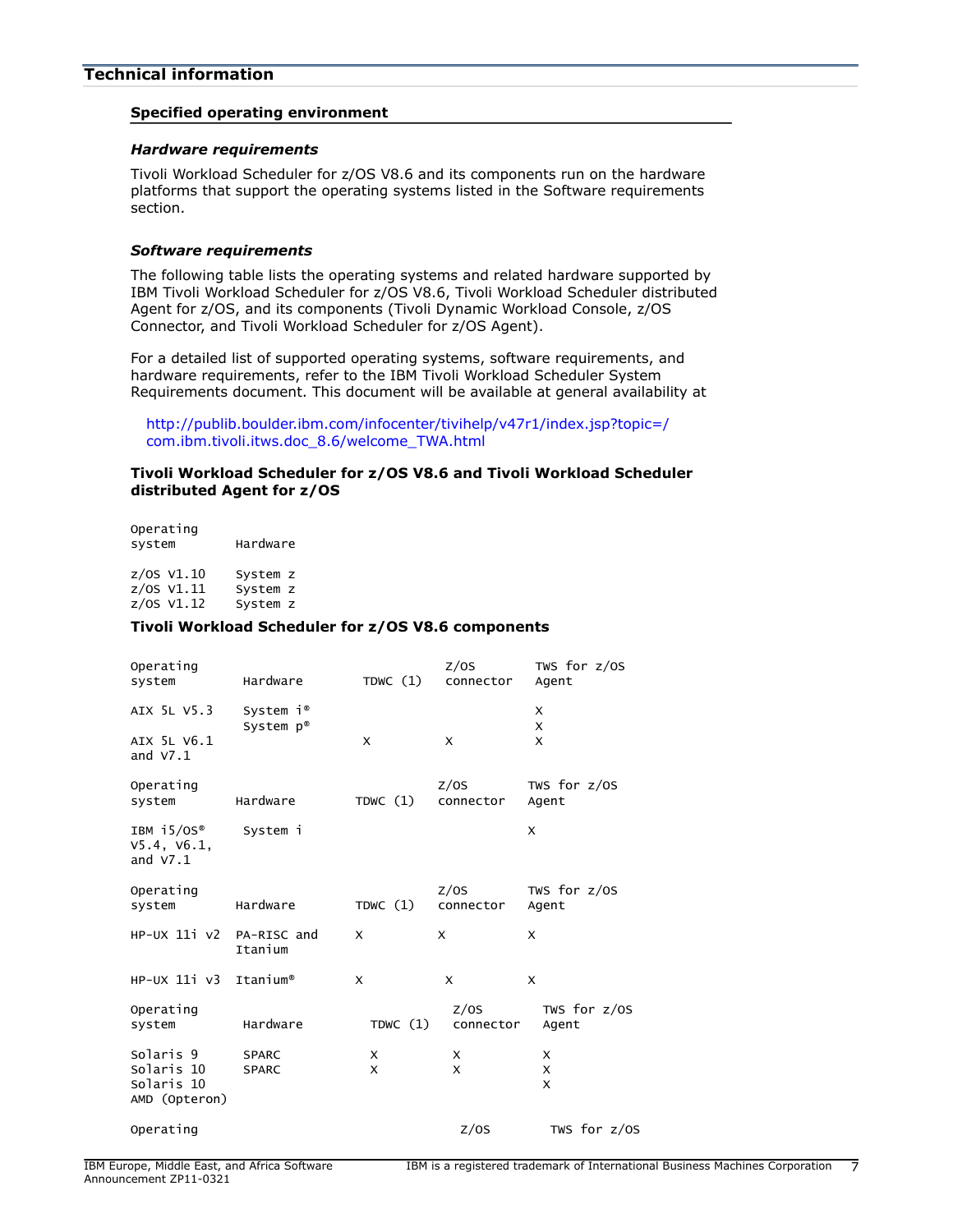| system                                       | Hardware                                                                  | TDWC $(1)$ | connector         | Agent                   |
|----------------------------------------------|---------------------------------------------------------------------------|------------|-------------------|-------------------------|
| Red Hat<br>Enterprise<br>Linux (RHEL)<br>5.0 | System $x^{\circledast}$ and<br>System i<br>(AMD64, EM64T)<br>Kernel 32   | X          | X                 | X                       |
|                                              | System x<br>(AMD64, EM64T)<br>Kernel 64                                   | X          | X                 | X                       |
|                                              | System i<br>Kernel 64                                                     | X          | X                 | X                       |
|                                              | System p<br>Kernel 64                                                     | X          | X                 | X                       |
|                                              | System z<br>Kernel 64                                                     | X          | X                 | X                       |
| Operating<br>system                          | Hardware                                                                  | TDWC $(1)$ | Z/OS<br>connector | TWS for z/OS<br>Agent   |
| Red Hat<br>Enterprise<br>Linux (RHEL)        | System x<br>Kernel 32                                                     | x          | X                 | X                       |
| 6.0                                          | System x<br>Kernel 64                                                     | x          | X                 | X                       |
|                                              | System i<br>Kernel 64                                                     | x          | X                 | X                       |
|                                              | System p<br>Kernel 64                                                     | x          | X                 | X                       |
|                                              | System z<br>Kernel 64                                                     | x          | x                 | X                       |
| Operating<br>system                          | Hardware                                                                  | TDWC $(1)$ | Z/OS<br>connector | TWS for $z/0S$<br>Agent |
| SUSE Linux <sup>®</sup>                      | System x<br>$(IA32)$ and                                                  |            |                   | x                       |
| Enterprise<br>Server 10.0                    | System i<br>(AMD64 and<br>EM64T<br>Kernel 32                              |            |                   | X                       |
|                                              | System x<br>KERNEL 64                                                     |            |                   | x                       |
|                                              | System i<br>Kernel 64                                                     | X          | $\times$          | X                       |
|                                              | System z<br>Kernel 64                                                     | x          | X                 | X                       |
|                                              | System p<br>Kernel 64                                                     | x          | X                 | X                       |
|                                              | Desktop Kernel<br>x86-32, x86-64                                          |            |                   | X                       |
| Operating<br>system                          | Hardware                                                                  | TDWC $(1)$ | Z/OS<br>connector | TWS for $z/OS$<br>Agent |
| SUSE Linux<br>Enterprise<br>Server 11.0      | System x<br>$(IA32)$ and<br>System i<br>(AMD64 and<br>EM64T)<br>Kernel 32 | X          | x                 | X                       |
|                                              | System x                                                                  | x          | X                 | X                       |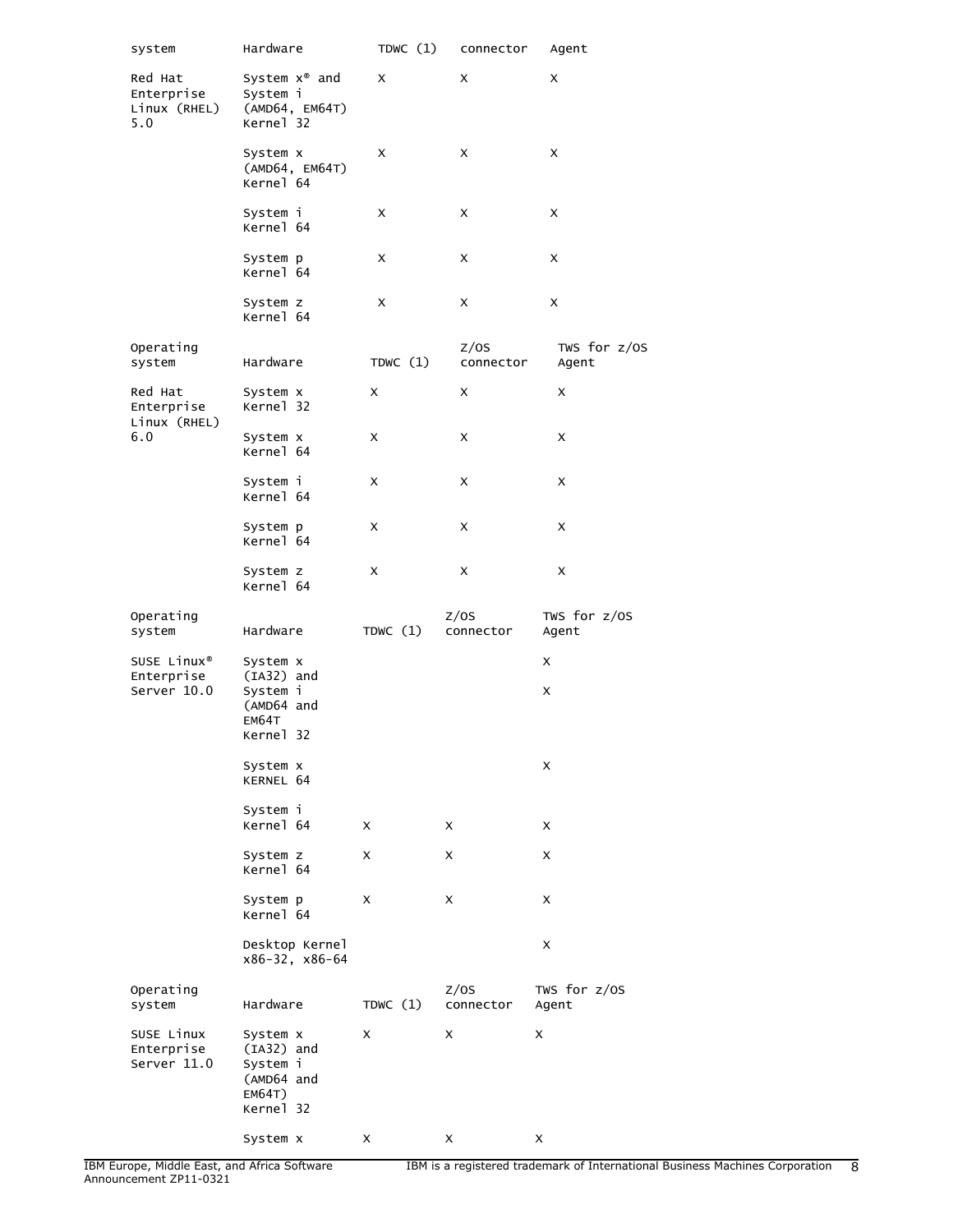|                                                                                                                | Kernel 64             |                |                   |                   |                         |
|----------------------------------------------------------------------------------------------------------------|-----------------------|----------------|-------------------|-------------------|-------------------------|
|                                                                                                                | System i<br>Kernel 64 |                | X                 | X                 | X                       |
|                                                                                                                | System z<br>Kernel 64 |                | X                 | X                 | X                       |
|                                                                                                                | System p<br>Kernel 64 |                | x                 | X                 | X                       |
|                                                                                                                | x86-64 64             | Desktop Kernel |                   |                   | x                       |
| Operating<br>system                                                                                            |                       |                | Hardware TDWC (1) | Z/OS<br>connector | TWS for $z/0S$<br>Agent |
| Windows Server 2003<br>Standard, Enterprise,<br>and Datacenter<br>Editions                                     |                       |                |                   |                   | X                       |
| Windows Server 2003<br>Standard, Enterprise,<br>and Datacenter<br>Editions                                     |                       |                |                   |                   | X                       |
| Windows Server 2008<br>Standard, Enterprise,<br>and Datacenter<br>Editions                                     |                       |                | X                 | X                 | X                       |
| Windows Server 2008<br>Standard, Enterprise,<br>and Datacenter<br>Editions<br>For AMD64 and EM64T<br>kernel 64 |                       |                | X                 | X                 | X                       |
| XP Professional<br>with SP3                                                                                    |                       | $x86 - 32$     | X                 | X                 | X                       |
| Vista Ultimate                                                                                                 |                       | $x86 - 32$     |                   |                   | X                       |
| Desktop Windows®<br>Vista                                                                                      |                       | $x86 - 32$     |                   |                   | X                       |
| Vista for AMD64<br>and EM64T                                                                                   |                       | $x86 - 64$     |                   |                   | х                       |
| Vista Enterprise<br>with FDCC                                                                                  |                       | x86-64         |                   |                   | X                       |
| Desktop Windows<br>Vista Enterprise<br>with FDCC                                                               |                       | $x86 - 64$     |                   |                   | X                       |
| Desktop Windows 7<br>Enterprise<br>with FDCC                                                                   |                       | x86-64         |                   |                   | X                       |
| Desktop Windows 7<br>Enterprise                                                                                |                       | x86-64         |                   |                   | x                       |
| $N = +$                                                                                                        |                       |                |                   |                   |                         |

- Note:
- 1. The Tivoli Dynamic Workload Console is included in this table to assist you in planning.

The following Tivoli Workload Scheduler for z/OS functions require specific IBM programs: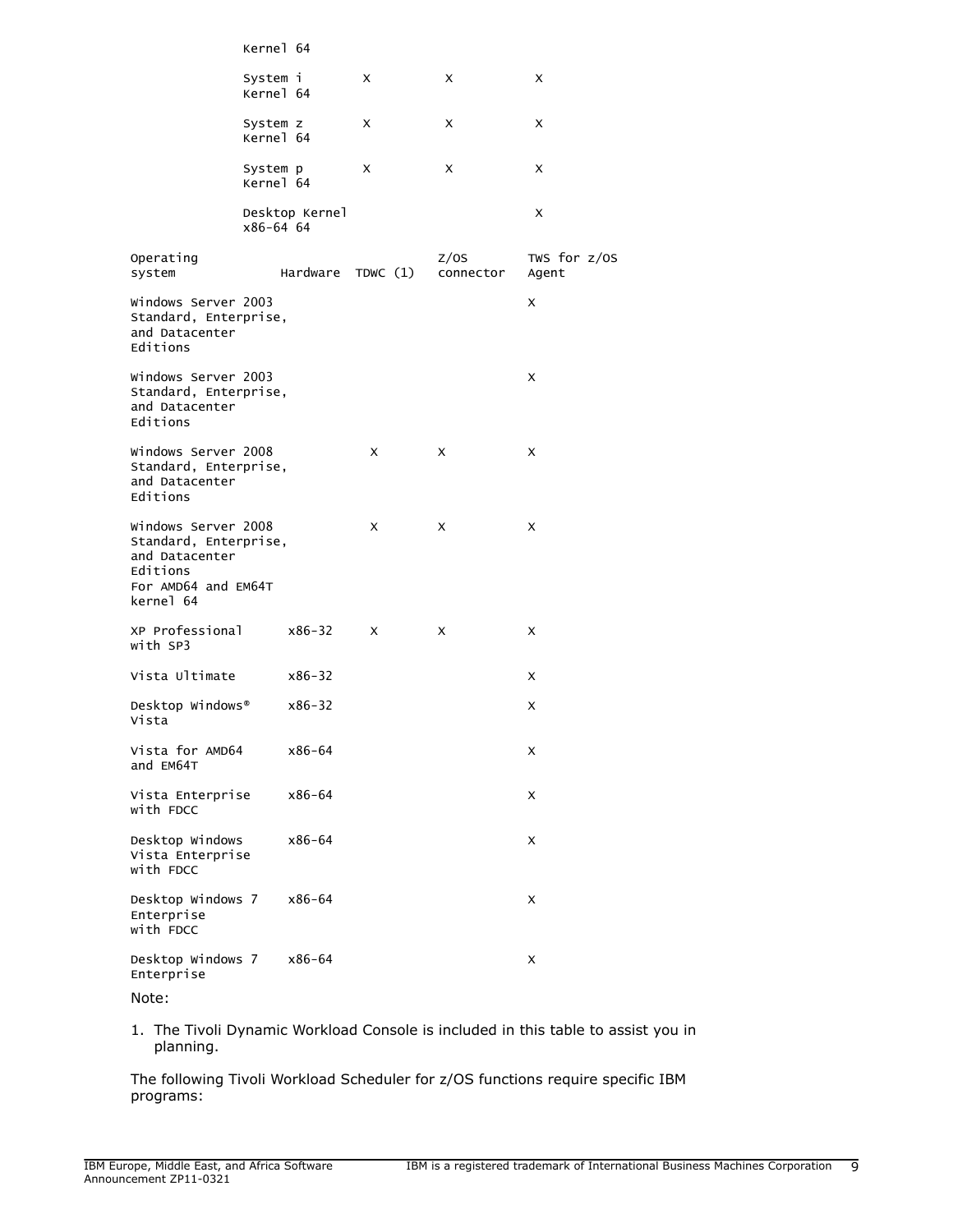- The graphic function requires a terminal supporting Graphic Data Display Manager (GDDM/MVS) V2R2, or later.
- Tracking resource availability requires Resource Object Data Manager (RODM) in Tivoli NetView® for z/OS.
- Schedule generic alerts, as defined by that NetView release and to specify an alert receiver ID other than the default receiver, requires Tivoli NetView for z/OS.
- User authority support functions require z/OS Security Server RACF® V1.10, or later.
- The end-to-end enabler requires and uses UNIX® System Services (USS).
- Catalog management function to recall migrated data sets requires z/OS DFSMS™ with Hierarchical Storage Management component.
- The Tivoli Workload Scheduler for z/OS Control Language tool requires IBM Compiler Library for REXX/370 (5695-014) or the IBM Alternate Library for  $REXX^{TM}$  on System z that can be downloaded from

<http://www-01.ibm.com/support/docview.wss?rs=960&uid=swg24006107>

- Scheduling end-to-end in the distributed environment requires Tivoli Workload Scheduler.
- The Java program, used by the reporting and event-driven workload automation function, requires IBM 64-bit SDK for z/OS, Java Technology Edition, V6.
- History functionality requires IBM DB2® for z/OS V9.1, or later.
- Reporting functionality requires IBM DB2 V9.7 for Linux, UNIX, and Windows.
- Tivoli Dynamic Workload Console requires Internet Explorer V7.0, V8, or Firefox V3.

# **Prerequisites**

Tivoli Workload Scheduler for z/OS V8.6 has no mandatory prerequisite on any database, except for:

- The history functionality that requires IBM z/OS V1.10, or later.
- The reporting functionality that requires IBM DB2 9.7 for Linux, UNIX, and Windows.

IBM Tivoli Workload Scheduler V8.6 is a prerequisite for Tivoli Workload Scheduler distributed Agent for z/OS V8.6. Refer to the [Reference information](#page-4-1) section for more information on Tivoli Workload Scheduler.

The program's specifications and specified operating environment information may be found in documentation accompanying the program, if available, such as a readme file, or other information published by IBM, such as an announcement letter. Documentation and other program content may be supplied only in the English language.

# Planning information

# *Packaging*

IBM Tivoli Workload Scheduler for z/OS V8.6 is distributed with:

- International Program License Agreement (Z125-3301)
- License Information document
- Tape
- Publications (refer to the [Publications](#page-5-0) section)

# Security, auditability, and control

The products in this announcement use the security and auditability features of the operating system software. The customer is responsible for evaluation, selection, and implementation of security features, administrative procedures, and appropriate controls in application systems and communication facilities.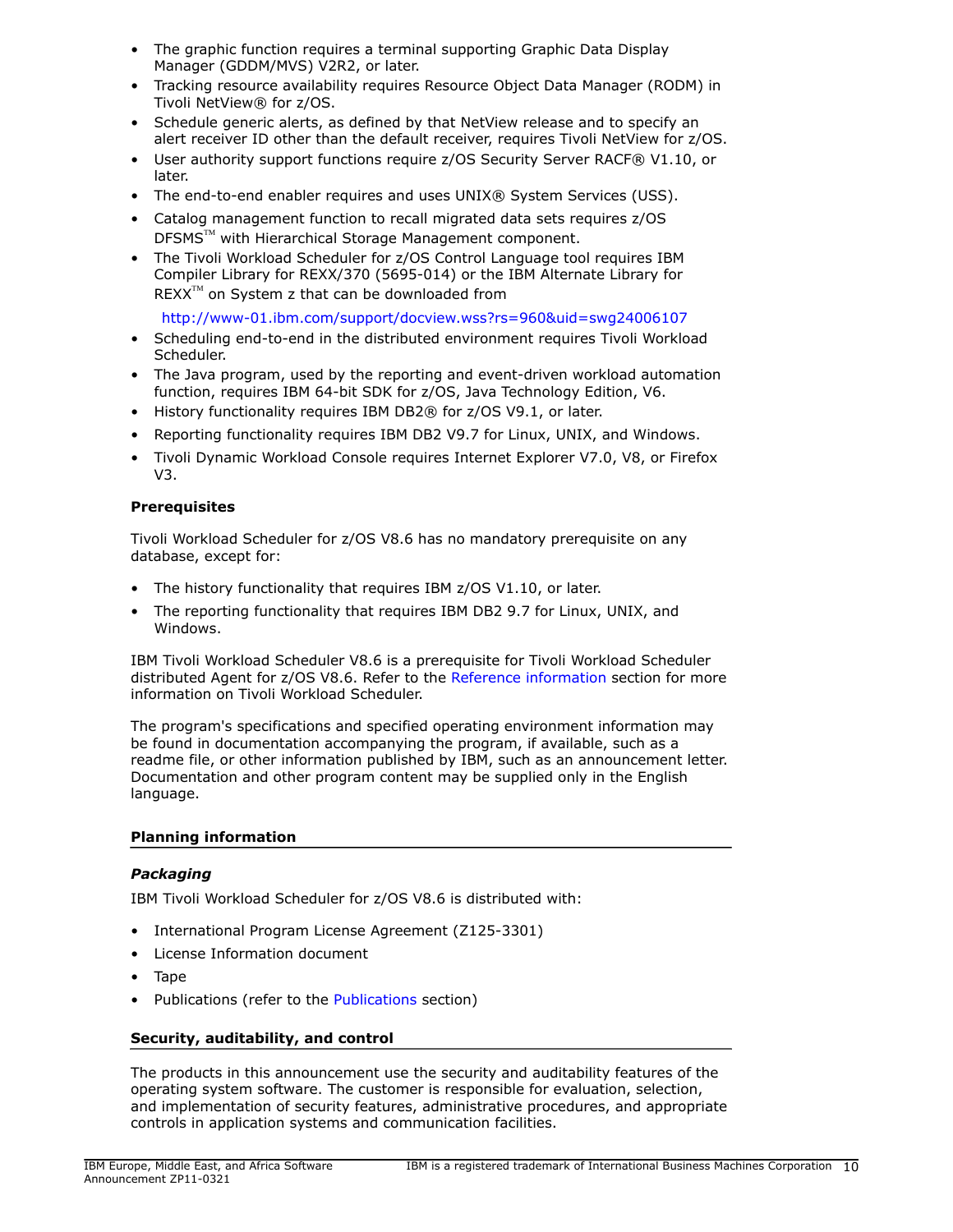### Global Technology Services

Contact your IBM representative for the list of selected services available in your country, either as standard or customized offerings for the efficient installation, implementation, or integration of this product.

### Licensing metric definitions and pricing examples

### IBM Tivoli Enhanced Value-Based Pricing terminology definitions

#### Engine

An engine is also referred to as a central processor (CP) or processor. Engines for traditional workloads are called General Purpose CPs. Engines for Linux workloads are called Integrated Facility for Linux (IFL) engines or Linux-only engines. Engines for Coupling Facility workloads are called ICF engines.

#### IBM Integrated Facility for Linux (IFL)

This optional facility enables additional processing capacity exclusively for Linux workload, with no effect on the model designation of a System z or OS/390® server. Consequently, executing Linux workload on the IBM IFL will not, in most cases, result in any increased IBM software charges for z/OS, OS/390, VM, VSE, or TPF operating systems and applications. There is, as indicated, a charge associated with the IFL, and there may also be a charge for applications which run on the IFL.

The IFL may be dedicated to a single Linux-mode logical partition or it may be shared by multiple Linux-mode logical partitions. Installations should note that the Linux workspace enabled by this facility will not support any of the traditional S/390® operating systems (OS/390, TPF, VSE, or VM). Only Linux applications or Linux operating in conjunction with the Virtual Image Facility, an environment that operates within a logical partition or in native S/390 mode and provides the capability to create multiple Linux images, are supported by IBM S/390 IFL.

#### Millions of Service Units (MSUs)

MSU is defined as millions of CPU service units per hour, which is the measure of capacity used to describe the computing power of the hardware processors on which S/390 or System z software runs. Processor MSU values are determined by the hardware vendor, IBM, or Software Compatible Vendors (SCVs).

For more detailed information about System z software pricing, visit

<http://www-03.ibm.com/systems/z/resources/swprice/>

#### Standby or backup systems

For programs running or resident on backup machines, IBM defines three types of situations: cold, warm and hot. In cold and warm situations, a separate entitlement for the copy on the backup machine is normally not required and typically no additional charge applies. In a hot backup situation, the customer needs to acquire other license or entitlements sufficient for that server. All programs running in backup mode must be solely under the customer's control, even if running at another enterprise's location.

As a practice, the following are definitions and allowable actions concerning the copy of the program used for backup purposes.

Cold: A copy of the program may reside, for backup purposes, on a machine as long as the program is not started. There is no additional charge for this copy.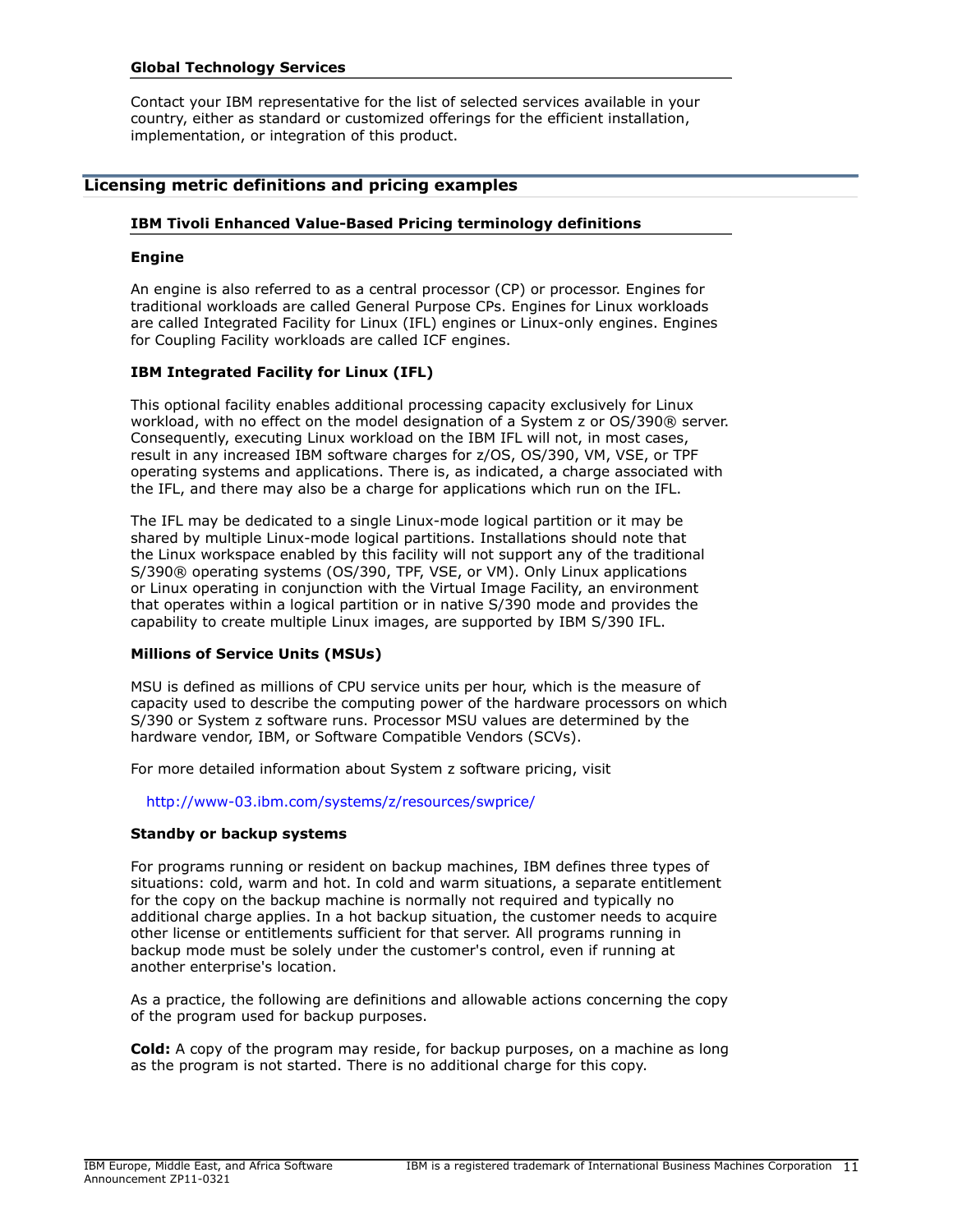**Warm:** A copy of the program may reside for backup purposes on a machine and is started, but is idling, and is not doing any work of any kind. There is no additional charge for this copy.

**Hot:** A copy of the program may reside for backup purposes on a machine, is started, and is doing work. The customer must acquire a license or entitlements for this copy and there will generally be an additional charge.

Doing work includes, for example, production, development, program maintenance, and testing. It also could include other activities such as mirroring of transactions, updating of files, synchronization of programs, data or other resources (for example, active linking with another machine, program, database or other resource, and so on), or any activity or configurations that would allow an active hot switch or other synchronized switch over between programs, databases, or other resources to occur.

In the case of a program or system configuration that is designed to support a high availability environment by using various techniques (for example, duplexing, mirroring of files, or transactions, maintaining a heartbeat, active linking with another machine, program, database, or other resource), the program is considered to be doing work in the hot situation and a license or entitlement must be purchased.

### Value Units

A Value Unit (VU) is a unit of measure by which the Program can be licensed. Value Unit entitlements are based on the quantity of a specific designated measurement, for example MSUs, Users, Engines, Tape Drives, etc., for the given software. Licensee must obtain sufficient entitlements for the number of Value Units required for Licensee's environment as specified in the specific Program terms. The Value Unit entitlements are specific to the Program and may not be exchanged, interchanged, or aggregated with other Value Unit entitlements of another program.

# Pricing examples

### IBM Tivoli Workload Scheduler for z/OS and IBM Tivoli Workload Scheduler distributed Agent for z/OS

If the customer has installed 1,500 MSUs, the total number of Value Units will be:

| <b>MSUS</b> |       | Value Units/MSU | Value Units |
|-------------|-------|-----------------|-------------|
| Base        | 3     | 1.00            | 3.00        |
| Tier A      | 42    | .15             | 6.30        |
| Tier B      | 130   | .08             | 10.40       |
| Tier C      | 140   | .04             | 5.60        |
| Tier D      | 1,185 | .03             | 35.55       |
| Total       | 1,500 |                 | 60.85       |

When calculating the total number of Value Units, the sum is rounded up to the next integer. So the customer will need to license 61 Value Units in this example.

| System     | Value Units/System |
|------------|--------------------|
| MP3000 H30 | 3                  |
| MR3000 H50 | 4                  |
| MP3000 H70 | 6                  |
| ESL Models |                    |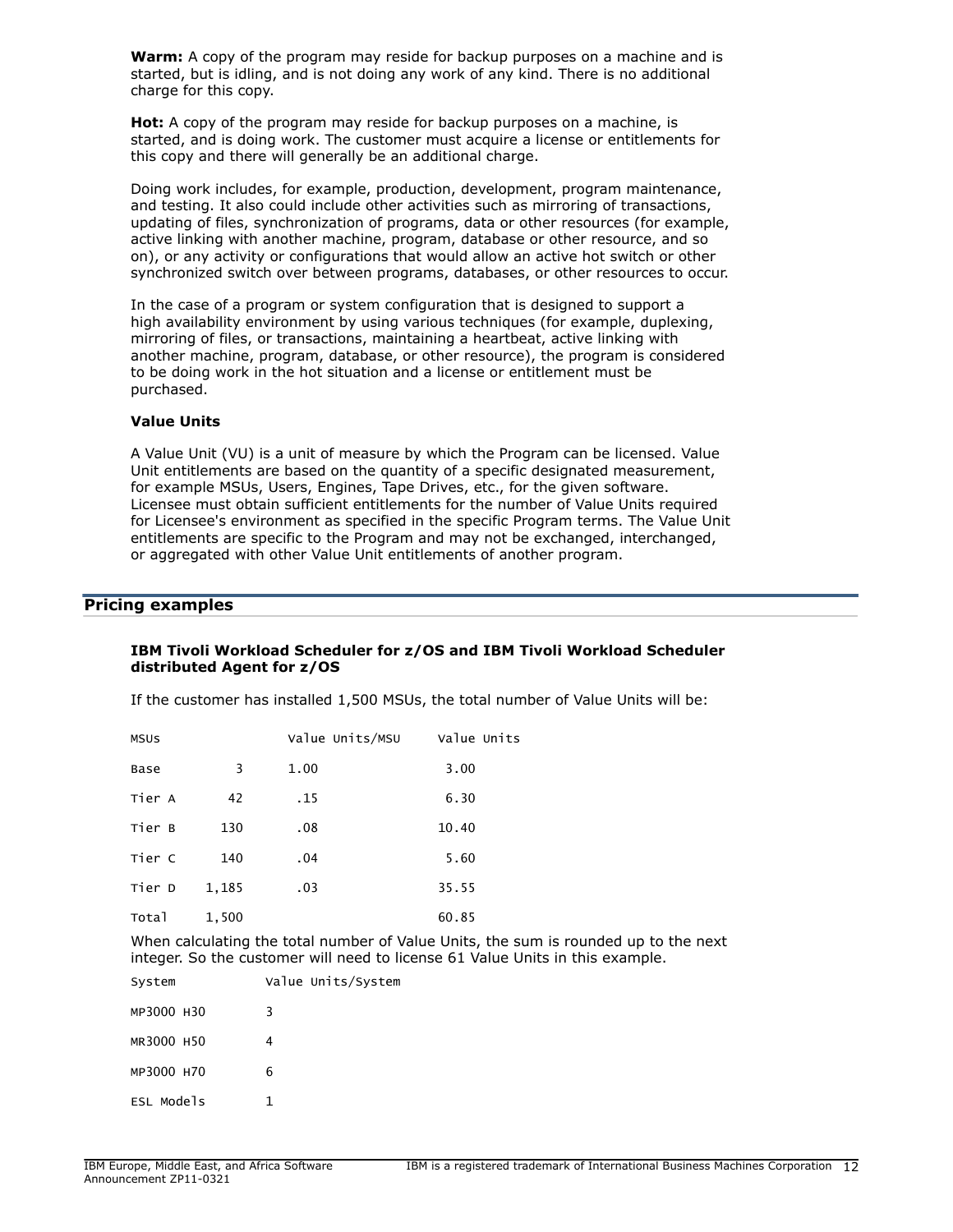Value Units for IBM 9672 processors are based upon the full capacity of these systems. This is applicable to all System z systems measured on MSU capacity. Information on MSU capacities can be found in the IBM System/370 $^{\text{TM}}$ , System/390®, and zSeries® Machine Exhibit, Z125-3901.

### Value Unit Exhibit VUE020

| Level      | Minimum |     | Value<br>Maximum Units/MSU |
|------------|---------|-----|----------------------------|
| Base       |         | 3   | 1                          |
| Tier A     | 4       | 45  | 0.15                       |
| Tier B     | 46      | 175 | 0.08                       |
| Tier C 176 |         | 315 | 0.04                       |
| Tier D     | 316     |     | 0.03                       |

Value Units for mainframes without MSU ratings: Value Unit

# <span id="page-12-0"></span>Ordering information

Consult your IBM representative.

The programs in this announcement all have Value Unit-Based pricing.

| Program<br>number | Program name                                                    | Value Unit exhibit |
|-------------------|-----------------------------------------------------------------|--------------------|
| 5698-A17          | Tivoli Workload<br>Scheduler for z/OS<br>V8.6                   | <b>VUE020</b>      |
| 5698-AA3          | Tivoli Workload<br>Scheduler distributed<br>Agent for z/OS V8.6 | VUE020             |
|                   |                                                                 |                    |

For each System z IPLA program with Value Unit pricing, the quantity of that program needed to satisfy applicable IBM terms and conditions is referred to as the **required license capacity**. Your required license capacity is based upon the following factors:

- The System z IPLA program you select
- The applicable Value Unit Exhibit
- The applicable terms
- Whether your current mainframes are full capacity or sub-capacity

# Value Unit exhibit VUE020

| Leve <sub>1</sub> |     |     | Value<br>Minimum Maximum Units/MSU |
|-------------------|-----|-----|------------------------------------|
| Base              | 1   | २   | $\mathbf{1}$                       |
| Tier A            | 4   | 45  | 0.15                               |
| Tier B            | 46  | 175 | 0.08                               |
| Tier C            | 176 | 315 | 0.04                               |
| Tier D            | 316 |     | 0.03                               |
|                   |     |     |                                    |

Value Units for mainframes without MSU ratings:

| нw         | Value<br>Units/machine |
|------------|------------------------|
| MP3000 H30 | 3                      |
| MP3000 H50 |                        |
| MP3000 H70 | 6                      |
| ESL Models |                        |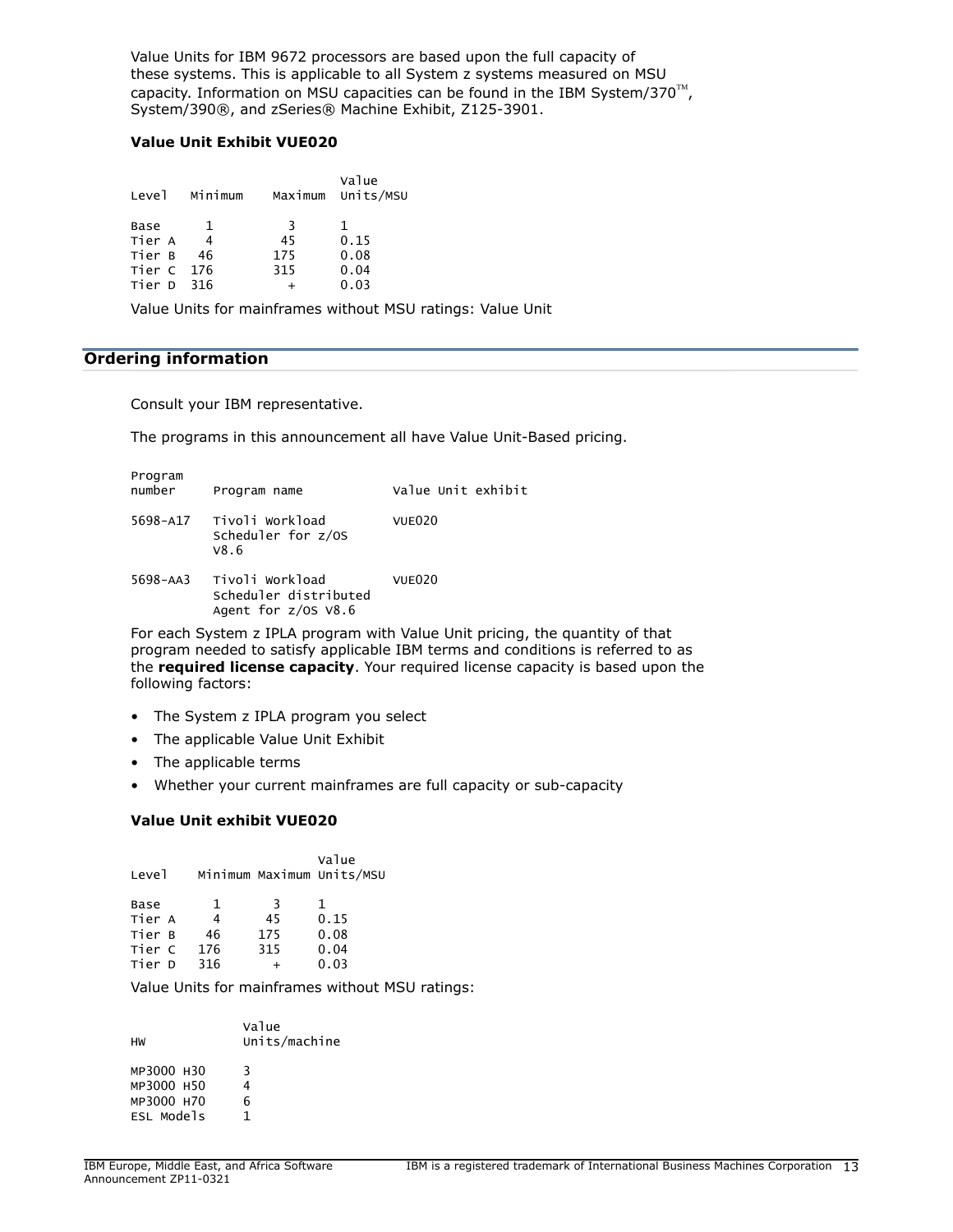### Ordering z/OS through the Internet

ShopzSeries provides an easy way to plan and order your z/OS ServerPac or CBPDO. It will analyze your current installation, determine the correct product migration, and present your new configuration based on z/OS. Additional products can also be added to your order (including determination of whether all product requisites are satisfied). ShopzSeries is available in the U.S. and several countries in Europe. In countries where ShopzSeries is not available yet, contact your IBM representative (or IBM Business Partner) to handle your order via the traditional IBM ordering process. For more details and availability, visit the ShopzSeries website at

<http://www14.software.ibm.com/webapp/ShopzSeries/ShopzSeries.jsp>

#### Current licensees

Current licensees of Tivoli Workload Scheduler for z/OS can place a new order for the desired distribution medium.

#### *New licensees*

Orders for new licenses will be accepted now.

Shipment will begin on the planned availability date.

#### Basic license

#### Ordering information for MSU-based System z offerings:

Translation from MSUs to Value Units

|        | <b>MSUS</b> | Value Units/MSU |
|--------|-------------|-----------------|
| Base   | $1 - 3$     | 1.00            |
| Tier A | $4 - 45$    | .45             |
| Tier B | $46 - 175$  | .36             |
| Tier C | 176-315     | .27             |
| Tier D | $316+$      | .20             |

To order, specify the program product number and the appropriate license or charge option. Also, specify the desired distribution medium. To suppress shipment of media, select the license-only option in CFSW.

Program name: IBM Tivoli Workload Scheduler for z/OS V8.6 Program PID: 5698-A17

| Entitlement<br>Identifier | Description |                                           | License option/<br>Pricing metric                       |
|---------------------------|-------------|-------------------------------------------|---------------------------------------------------------|
| S010CXL                   |             | IBM Tivoli Workload<br>Scheduler for z/OS | Basic OTC, per Value Unit<br>Basic OTC, per MSU-day TUC |
| Orderable supply ID       |             | Language                                  | Distribution medium                                     |
| S015SJL                   |             | German                                    | 3590 Tape Cartridge,<br>CD-ROM, and Hardcopy<br>Pub     |
| <b>S015SJK</b>            |             | English                                   | 3590 Tape Cartridge,<br>CD-ROM, and Hardcopy<br>Pub     |
| <b>S015SJN</b>            |             | Spanish                                   | 3590 Tape Cartridge,<br>CD-ROM, and Hardcopy<br>Pub     |
| <b>SO15SJM</b>            |             | Japanese                                  | 3590 Tape Cartridge,<br>CD-ROM, and Hardcopy            |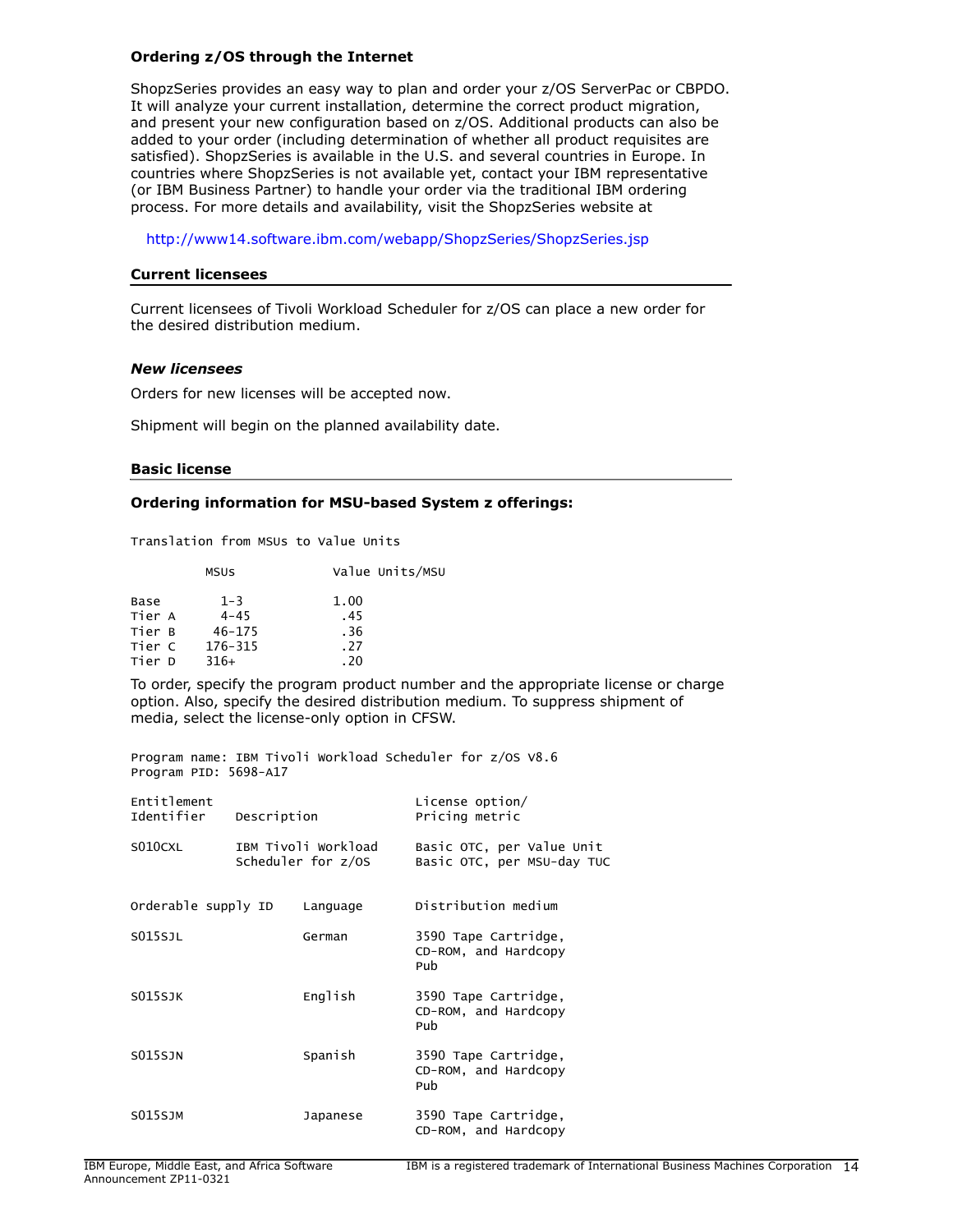| S016S7F                                             |                                                                         | Korean                                             |  | 3590 Tape Cartridge,<br>CD-ROM, and Hardcopy<br>Pub                                                                  |  |
|-----------------------------------------------------|-------------------------------------------------------------------------|----------------------------------------------------|--|----------------------------------------------------------------------------------------------------------------------|--|
| Subscription and Support PID: 5698-S51              |                                                                         |                                                    |  |                                                                                                                      |  |
| Entitlement<br>identifier<br>Description            |                                                                         | License option/<br>Pricing metric                  |  |                                                                                                                      |  |
| S010CSM                                             | Tivoli Workoad<br>Scheduler for z/0S<br>S&S                             |                                                    |  | Basic MSC,<br>per Value Unit SW S&S<br>No charge, decline SW S&S<br>Per MSU SW S&S registration                      |  |
| Orderable supply ID                                 |                                                                         | Language                                           |  | Distribution medium                                                                                                  |  |
| S010CTM<br>S010CTN<br>S010CTR<br>S010CTP<br>S016SC3 |                                                                         | German<br>English<br>Spanish<br>Japanese<br>Korean |  | Hardcopy publication<br>Hardcopy publication<br>Hardcopy publication<br>Hardcopy publication<br>Hardcopy publication |  |
|                                                     | for $z/0S$ $V8.6$                                                       |                                                    |  | Program name: IBM Tivoli Workload Scheduler distributed Agent                                                        |  |
| Program PID:                                        | $5698 - AA3$                                                            |                                                    |  |                                                                                                                      |  |
| Entitlement<br>Identifier                           | Description                                                             |                                                    |  | License option/<br>Pricing metric                                                                                    |  |
| S016RW4                                             | Agent for z/OS                                                          | IBM Tivoli Workload<br>Scheduler distributed       |  | Basic OTC, per Value Unit<br>Basic OTC, per MSU-day TUC                                                              |  |
| Orderable supply ID                                 |                                                                         | Language                                           |  | Distribution medium                                                                                                  |  |
| S016RW5                                             |                                                                         | English                                            |  | 3590 Tape Cartridge,<br>CD-ROM, and Hardcopy<br>Pub                                                                  |  |
| Subscription and Support PID: 5698-R44              |                                                                         |                                                    |  |                                                                                                                      |  |
| Entitlement<br>identifier                           | Description                                                             |                                                    |  | License option/<br>Pricing metric                                                                                    |  |
| S016RW7                                             | IBM Tivoli<br>Workload Scheduler<br>Distributed Agent<br>for $z/0s$ s&s |                                                    |  | Basic MSC,<br>per Value Unit SW S&S<br>No charge, decline SW S&S<br>Per MSU SW S&S registration                      |  |
| Orderable supply ID<br>Language                     |                                                                         |                                                    |  | Distribution medium                                                                                                  |  |
|                                                     |                                                                         |                                                    |  |                                                                                                                      |  |

SO16RW9 **English** Hardcopy publication

# Subscription and Support

Subscription and Support must be ordered to receive voice technical support via telephone during normal business hours, and future releases and versions, at no additional charge. The capacity of Subscription and Support (for example, Value Units or number of processors) must be the same as the capacity ordered for the product licenses.

To order, specify the Subscription and Support program product number and the appropriate license or charge option.

IBM is also providing Subscription and Support for these products, via a separately purchased offering, under the terms of the IBM International Agreement for Acquisition of Support Maintenance (IAASM). This offering:

• Includes and extends the support services provided in the base support to include technical support via telephone during normal business hours.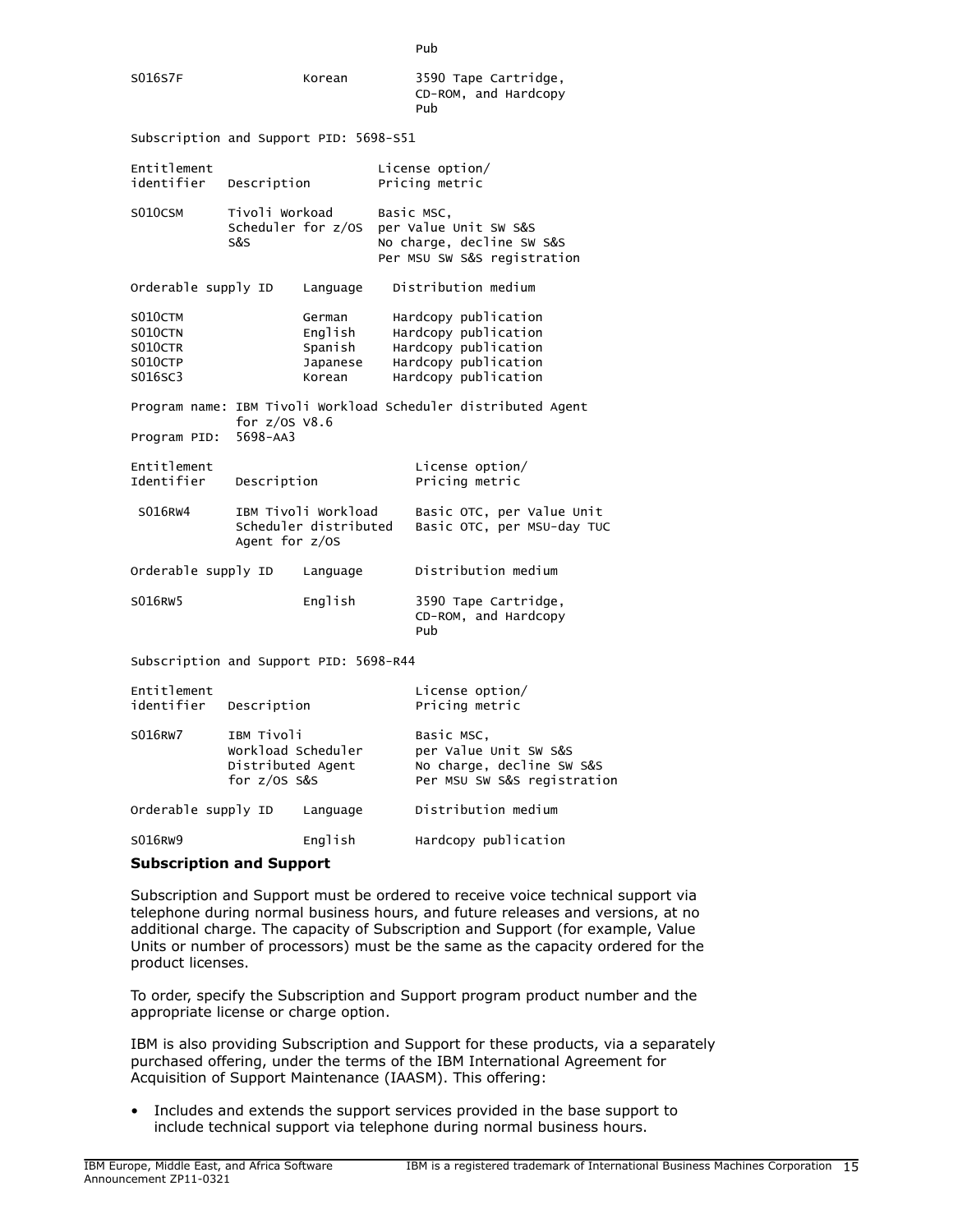• Entitles customers to future releases and versions, at no additional charge. Note that the customer is not entitled to new products.

When Subscription and Support is ordered, the charges will automatically renew annually unless cancelled by the customer.

# Delivery services - Custom QuickShip Program

This product is eligible for the IBM Custom QuickShip Program.

Custom QuickShip combines flexible configurations with fast delivery. Customers and Business Partners are able to create product configuration of their choice by using a combination or stand-alone selection of hardware, software, and a menu of additional features, including the option for software preload. The inclusion of feature number 1748 will ensure Custom QuickShip delivery of the complete product configuration or stand-alone order.

The committed response time under Custom QuickShip is six business days from order acceptance by IBM to customer delivery.

# Customized Offerings

Product deliverables are shipped only via CBPDO, ServerPac, SystemPac®.

CBPDO and ServerPac are offered for Internet delivery in countries where ShopzSeries product ordering is available. Internet delivery reduces software delivery time and allows you to install software without the need to handle tapes. For more details on Internet delivery, refer to the ShopzSeries help information at

### <http://www.software.ibm.com/ShopzSeries>

You choose the delivery method when you order the software. IBM recommends Internet delivery. In addition to Internet and DVD, the supported tape delivery options for CBPDO, ServerPac, and SystemPac, include:

- 3590
- 3592

Most products can be ordered in ServerPac and SystemPac the month following their availability on CBPDO. z/OS can be ordered via all three offerings at general availability. Production of software product orders will begin on the planned general availability date.

- CBPDO shipments will begin one week after general availability.
- ServerPac shipments will begin two weeks after general availability
- SystemPac shipments will begin four weeks after general availability due to additional customization, and data input verification.

# <span id="page-15-0"></span>Terms and conditions

The information provided in this announcement letter is for reference and convenience purposes only. The terms and conditions that govern any transaction with IBM are contained in the applicable contract documents such as the IBM International Program License Agreement, IBM International Passport Advantage® Agreement, and the IBM Agreement for Acquisition of Software Maintenance.

# *Licensing*

IBM International Program License Agreement including the License Information document and Proof of Entitlement (PoE) govern your use of the program. PoEs are required for all authorized use.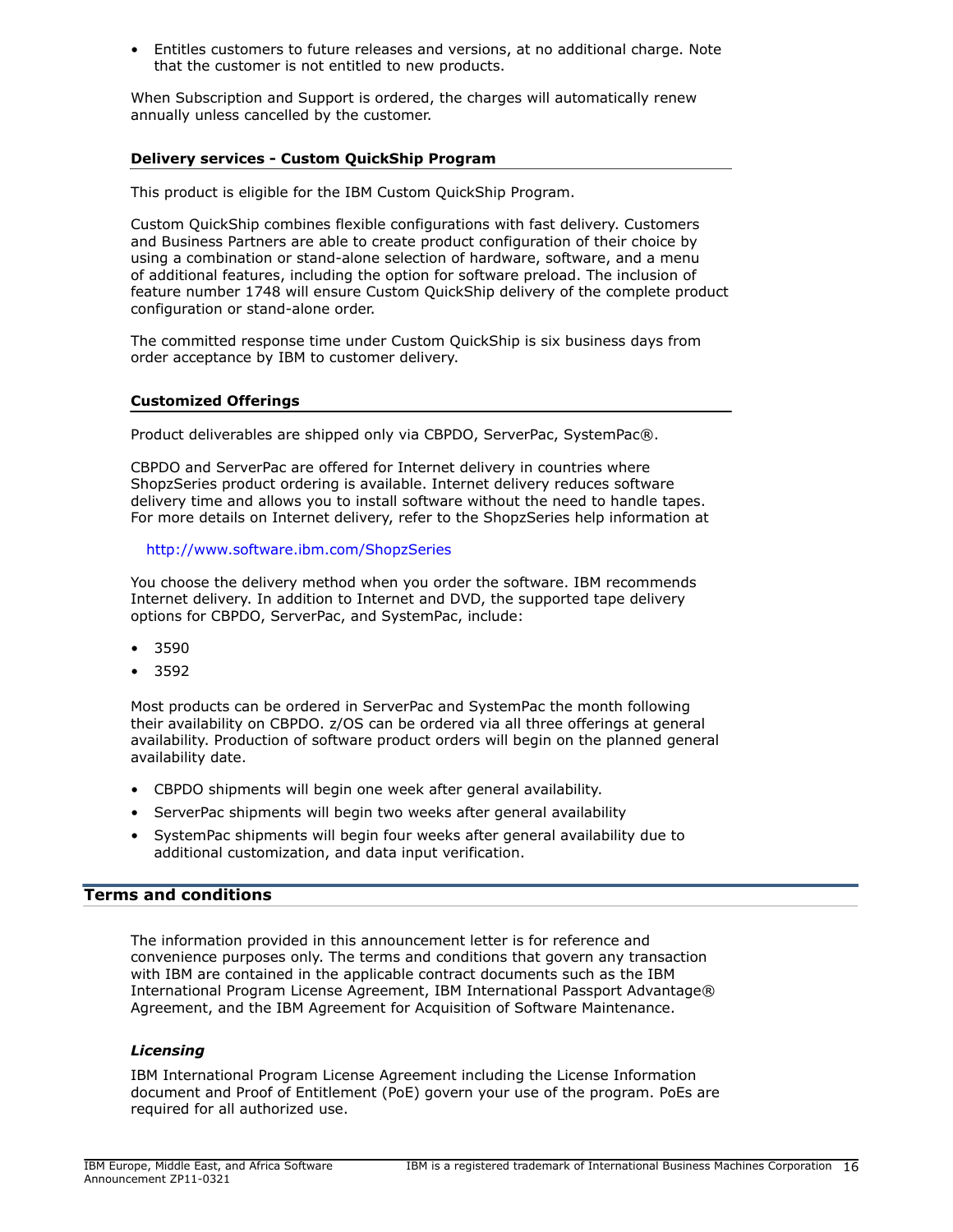# *Agreement for Acquisition of Software Maintenance*

The following agreement applies for Software Subscription and Support (Software Maintenance) and does not require customer signatures:

• IBM Agreement for Acquisition of Software Maintenance (Z125-6011)

These programs are licensed under the IBM Program License Agreement (IPLA) and the associated Agreement for Acquisition of Software Maintenance, which provide for support with ongoing access to releases and versions of the program. These programs have a one-time license charge for use of the program and an annual renewable charge for the enhanced support that includes telephone assistance (voice support for defects during normal business hours), as well as access to updates, releases, and versions of the program as long as support is in effect.

IBM System z Operational Support Services - SoftwareXcel is an option if you desire added services.

# *License Information form number*

- IBM Tivoli Workload Scheduler for z/OS V8.6 (5698-A17): L-SCAE-8G6HVB
- IBM Tivoli Workload Scheduler distributed Agent for z/OS V8.6 (5698-AA3): L-SCAE-8FVJ2B

The program's License Information will be available for review on the IBM Software License Agreement website

<http://www.ibm.com/software/sla/sladb.nsf>

# *Limited warranty applies*

Yes

# *Limited warranty*

IBM warrants that when the program is used in the specified operating environment, it will conform to its specifications. The warranty applies only to the unmodified portion of the program. IBM does not warrant uninterrupted or error-free operation of the program or that IBM will correct all program defects. You are responsible for the results obtained from the use of the program.

IBM provides you with access to IBM databases containing information on known program defects, defect corrections, restrictions, and bypasses at no additional charge. For further information, consult the IBM Software Support Handbook found at

# <http://www.ibm.com/support/handbook>

IBM will maintain this information for at least one year after the original licensee acquires the program (warranty period).

# *Program support*

Enhanced support, called Subscription and Support, includes telephone assistance, as well as access to updates, releases, and versions of the program as long as support is in effect. You will be notified of discontinuance of support with 12 months' notice.

# *Money-back guarantee*

If for any reason you are dissatisfied with the program and you are the original licensee, you may obtain a refund of the amount you paid for it, if within 30 days of your invoice date you return the program and its PoE to the party from whom you obtained it. If you downloaded the program, you may contact the party from whom you acquired it for instructions on how to obtain the refund.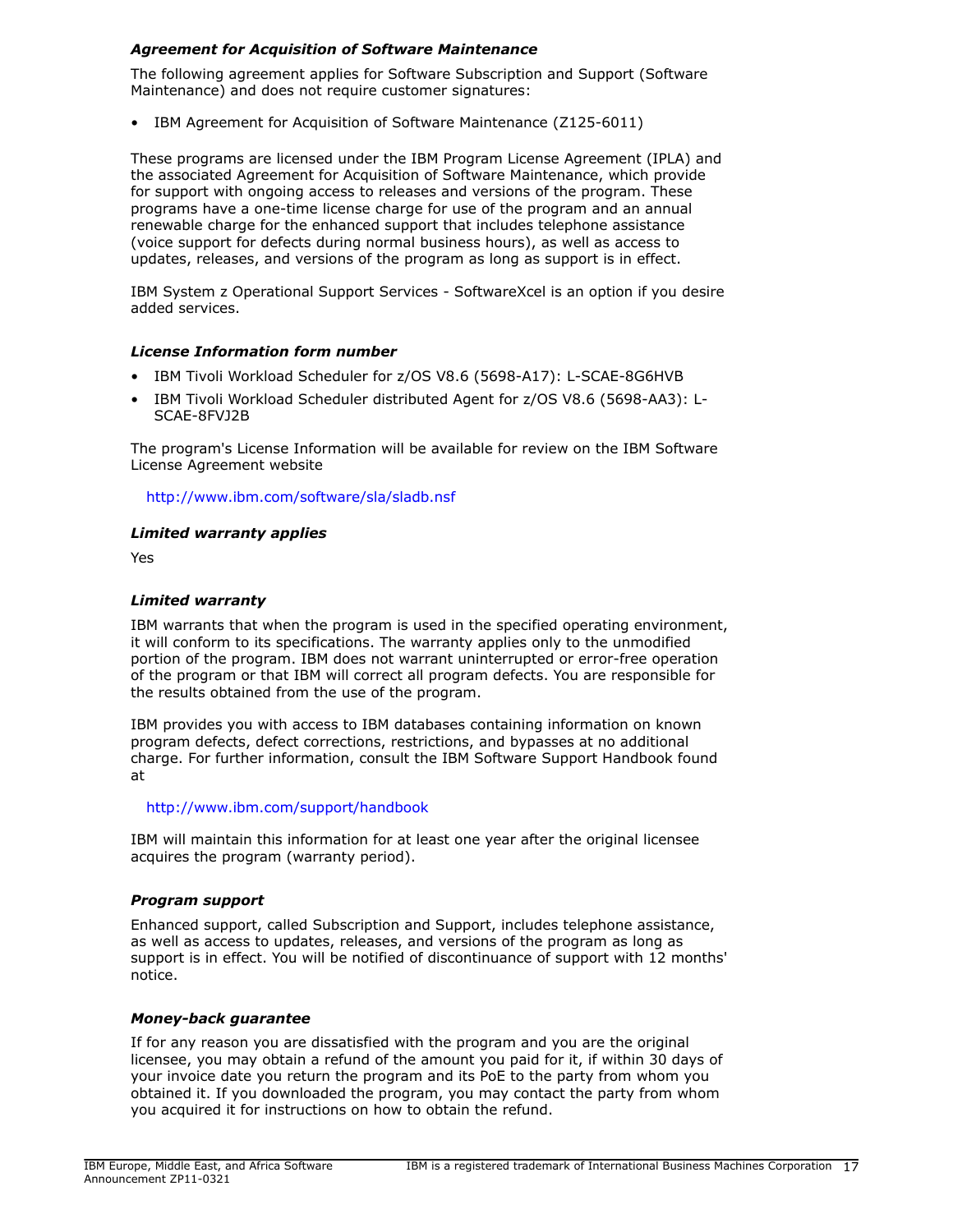For clarification, note that for programs acquired under any of IBM's On/Off Capacity on Demand (On/Off CoD) software offerings, this term does not apply since these offerings apply to programs already acquired and in use by you.

# *Other terms*

# *Volume orders (IVO)*

No

# *IBM International Passport Advantage Agreement*

# *Passport Advantage applies*

No

# *Usage restriction*

Yes. Usage is limited to the quantity of Value Units licensed.

For additional information, refer to the License Information document that is available on the IBM Software License Agreement website

<http://www.ibm.com/software/sla/sladb.nsf>

# *Software Subscription and Support applies*

No. For operating system software, the revised IBM Operational Support Services - SoftwareXcel offering will provide support for those operating systems and associated products that are not available with the Software Subscription and Support (Software Maintenance) offering.

This will ensure total support coverage for your enterprise needs, including IBM and selected non-IBM products. For complete lists of products supported under both the current and revised offering, visit

<http://www.ibm.com/services/sl/products>

# *System i Software Maintenance applies*

No

# *Variable charges apply*

No

# *Educational allowance available*

Yes. When ordering through the program number process, a 15% education allowance applies to qualified education institution customers.

Education Software Allowance Program applies when ordering through the program number process.

# *ESAP available*

Yes, to qualified customers.

# Sub-capacity terms and conditions

For each System z IPLA program with Value Unit pricing, the quantity of that program needed to satisfy applicable IBM terms and conditions is referred to as the required license capacity. Your required license capacity is based upon the following factors: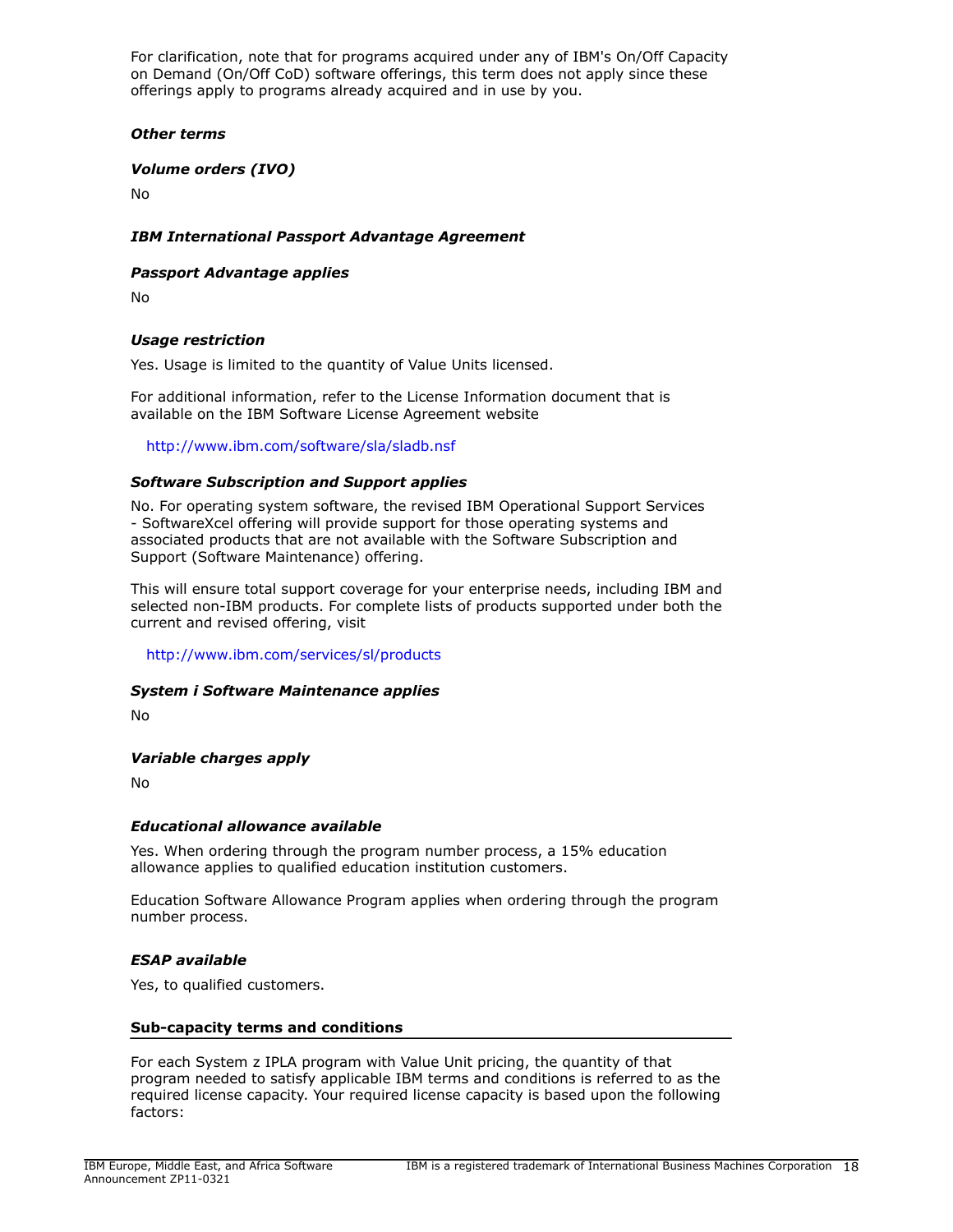- The System z IPLA program you select
- The applicable Value Unit Exhibit
- The applicable terms
- Whether your current mainframes are full capacity or sub-capacity

For more information on the Value Unit Exhibit for the System z IPLA program you selected, refer to the [Ordering information](#page-12-0) section.

| Program<br>number | Program name                                                     | Terms           |
|-------------------|------------------------------------------------------------------|-----------------|
| 5698-A17          | IBM Tivoli Workload<br>Scheduler for z/OS                        | Execution-based |
| 5698-AA3          | IBM Tivoli Workload<br>Scheduler distributed<br>Agent for $z/OS$ | Execution-based |

# *Full-capacity mainframes*

In cases where full capacity is applicable, the following terms apply.

Execution based, z/OS based, full machine based: The required capacity of a System z IPLA program with these terms equals the MSU-rated capacity of the machines where the System z IPLA program executes.

For more information on mainframe MSU-rated capacities, visit

<http://www-1.ibm.com/servers/eserver/zseries/library/swpriceinfo/>

Reference based: The required license capacity of a System z IPLA program with these terms equals the license capacity of the applicable monthly license charge (MLC) program. This MLC program is called the parent program.

# *Sub-capacity mainframes*

In cases where sub-capacity is applicable, the following terms apply.

Execution based: The required capacity of a System z IPLA sub-capacity program with these terms equals the capacity of the LPARs where the System z IPLA program executes.

z/OS based: The required license capacity of a System z IPLA program with these terms equals the license capacity of z/OS on the machines where the System z IPLA program executes.

Reference based: The required license capacity of a System z IPLA program with these terms equals the license capacity of the applicable monthly license charge (MLC) program. This MLC program is called the parent program.

Full machine based: The required license capacity of a System z IPLA program with full machine based terms equals the MSU-rated capacity of the machines where the System z IPLA program executes.

For more information on mainframe MSU-rated capacities, refer to *The IBM System z Machines Exhibit*,Z125-3901, or visit the Mainframes section of the System z Exhibits website

<http://ibm.com/zseries/library/swpriceinfo/>

For more information on sub-capacity System z IPLA terms and conditions, refer to Software Announcement [ZA04-0227,](http://www.ibm.com/common/ssi/cgi-bin/ssialias?infotype=an&subtype=ca&appname=gpateam&supplier=877&letternum=ENUSZA04-0227) dated August 10, 2004.

For additional information for products with reference-based terms, System z IPLA sub-capacity programs with reference-based terms adds value to the parent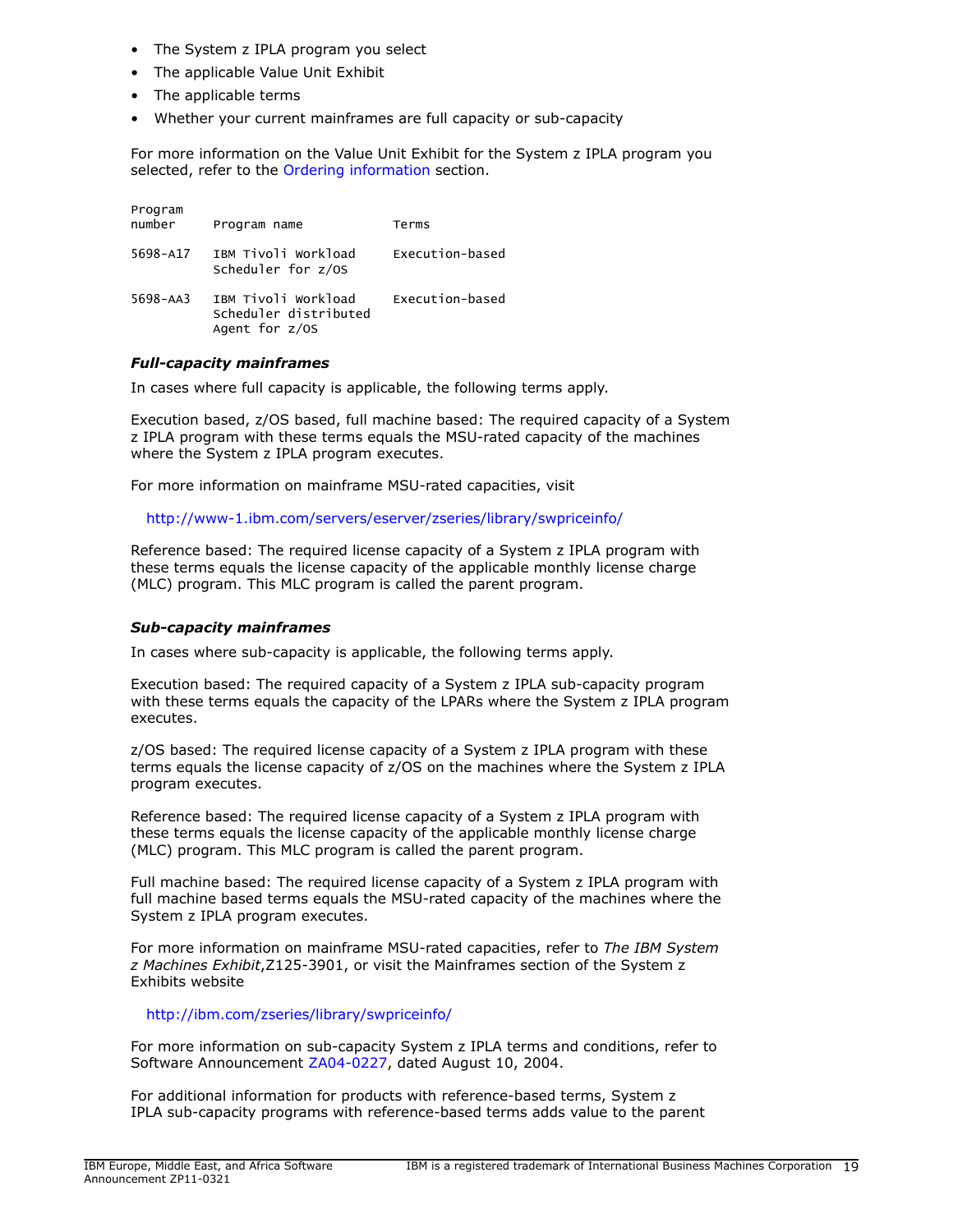program across the environment, regardless of where in the environment the System z IPLA program executes.

An environment is defined as either a single or stand-alone machine or a qualified Parallel Sysplex®. You may have one or more different environments across the enterprise. To determine the required license capacity for each System z IPLA program with referenced-based terms, each environment should be assessed separately.

When a System z IPLA sub-capacity program with reference-based terms is used in a qualified Parallel Sysplex environment, the required license capacity of the System z IPLA program must equal with the license capacity of the parent program across the Parallel Sysplex. Qualified Parallel Sysplex refers to one:

- That meets the criteria defined in Hardware Announcement [ZA98-0120,](http://www.ibm.com/common/ssi/cgi-bin/ssialias?infotype=an&subtype=ca&appname=gpateam&supplier=877&letternum=ENUSZA98-0120) dated January 13, 1998
- Where MLC pricing is aggregated across the sysplex

# *Sub-capacity eligibility*

To be eligible for sub-capacity charging on select System z IPLA programs, you must first implement and comply with all terms of either sub-capacity Workload License Charges (WLC) or sub-capacity Entry Workload License Charges (EWLC). To implement sub-capacity WLC or EWLC, a machine must be System z (or equivalent). On that machine:

- All instances of the OS/390 operating system must be migrated to the z/OS operating systems
- Any licenses for the OS/390 operating system must be discontinued
- All instances of the z/OS operating systems must be running in z/Architecture® (64-bit) mode

For that machine, you must create and submit a Sub-Capacity Report to IBM each month. Sub-Capacity Reports must be generated using the Sub-Capacity Reporting Tool (SCRT). For additional information or to obtain a copy of SCRT, visit the System z Software Pricing website

# <http://ibm.com/zseries/swprice>

You must comply with all of the terms of the WLC or EWLC offering, whichever is applicable:

- The complete terms and conditions of sub-capacity WLC are defined in the IBM Customer Agreement - Attachment for System z Workload License Charges (Z125-6516).
- The complete terms and conditions for sub-capacity EWLC are defined in the IBM Customer Agreement - Attachment for IBM System z 890 and 800 License Charges (Z125-6587).

Additionally, you must sign and comply with the terms and conditions specified in the amendment to the IPLA contract - *Amendment for IBM System z9® and System z Programs Sub-Capacity Pricing* (Z125-6929). Once the amendment is signed, the terms in the amendment replace any and all previous System z IPLA sub-capacity terms and conditions.

IBM Getting Started Sub-capacity Pricing for z/OS IPLA Software applies.

# Sub-capacity utilization determination

Sub-capacity utilization is determined based on the product's own execution as reported to IBM in accordance with the requirements for reporting sub-capacity utilization for products.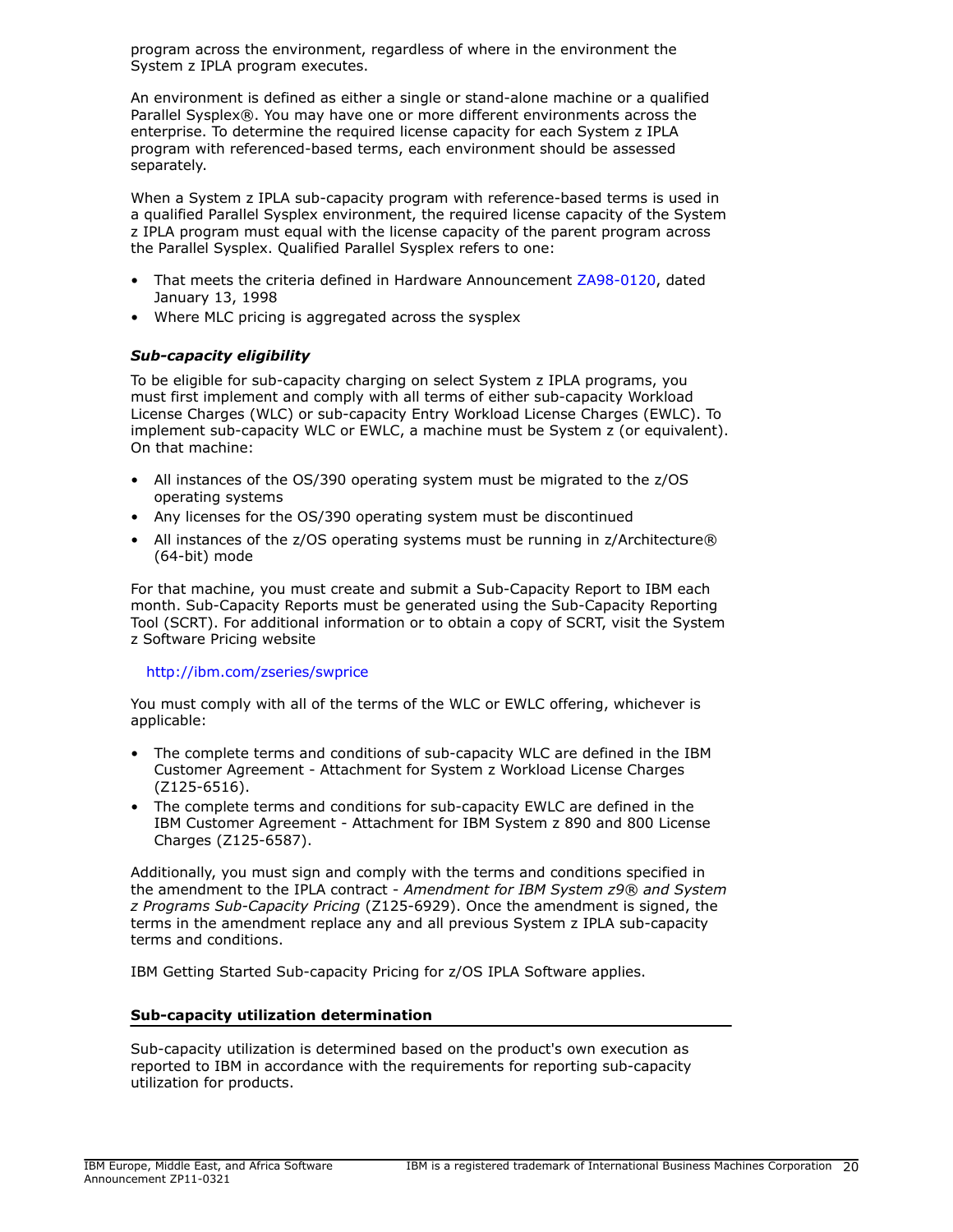### On/Off Capacity on Demand (CoD)

To be eligible for On/Off CoD pricing, you must be enabled for temporary capacity on the corresponding hardware, and the required contract, Attachment for IBM System z On/Off Capacity on Demand (Z125-7883) must be signed prior to use.

# IBM Electronic Services

IBM has transformed its delivery of hardware and software support services to help you achieve higher system availability. Electronic Services is a web-enabled solution that offers an exclusive, no-additional-charge enhancement to the service and support available for IBM servers. These services are designed to provide the opportunity for greater system availability with faster problem resolution and preemptive monitoring. Electronic Services comprises two separate, but complementary, elements: Electronic Services news page and Electronic Services Agent.

The Electronic Services news page is a single Internet entry point that replaces the multiple entry points traditionally used to access IBM Internet services and support. The news page enables you to gain easier access to IBM resources for assistance in resolving technical problems.

The Electronic Service Agent<sup> $M$ </sup> is no-additional-charge software that resides on your server. It monitors events and transmits system inventory information to IBM on a periodic, client-defined timetable. The Electronic Service Agent automatically reports hardware problems to IBM. Early knowledge about potential problems enables IBM to deliver proactive service that may result in higher system availability and performance. In addition, information collected through the Service Agent is made available to IBM service support representatives when they help answer your questions or diagnose problems. Installation and use of IBM Electronic Service Agent for problem reporting enables IBM to provide better support and service for your IBM server.

To learn how Electronic Services can work for you, visit

#### <http://www.ibm.com/support/electronic>

#### <span id="page-20-0"></span>Prices

For all local charges, contact your IBM representative.

#### Passport Advantage

For Passport Advantage and charges, contact your IBM representative or your authorized IBM Business Partner. Additional information is also available at

<http://www.ibm.com/software/passportadvantage>

#### <span id="page-20-1"></span>Announcement countries

All European, Middle Eastern, and African countries except Iran, Sudan, and Syria.

#### *Trademarks*

zEnterprise, DFSMS, REXX, System/370 and Electronic Service Agent are trademarks of IBM Corporation in the United States, other countries, or both.

IBM, Tivoli, z/OS, System z, System i, System p, i5/OS, System x, NetView, RACF, DB2, OS/390, S/390, System/390, zSeries, SystemPac, Passport Advantage, Parallel